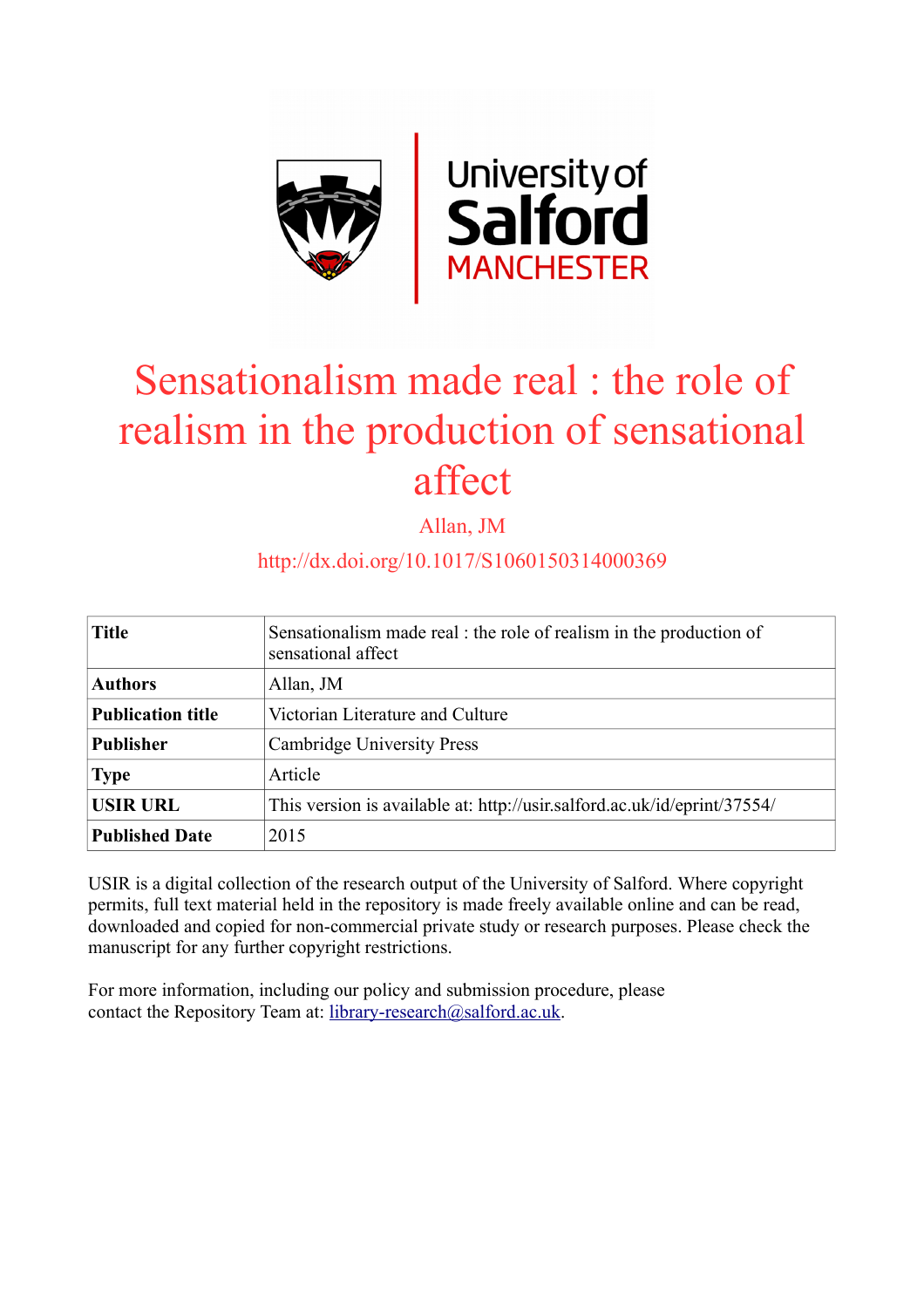### **Sensationalism made Real: the role of realism in the production of sensational affect**

**Janice M. Allan Associate Head of School (Academic) School of Humanities, Languages and Social Sciences Maxwell Building University of Salford Salford, Gr. Manchester M5 4WT**

**[j.m.allan@salford.ac.uk](mailto:j.m.allan@salford.ac.uk)**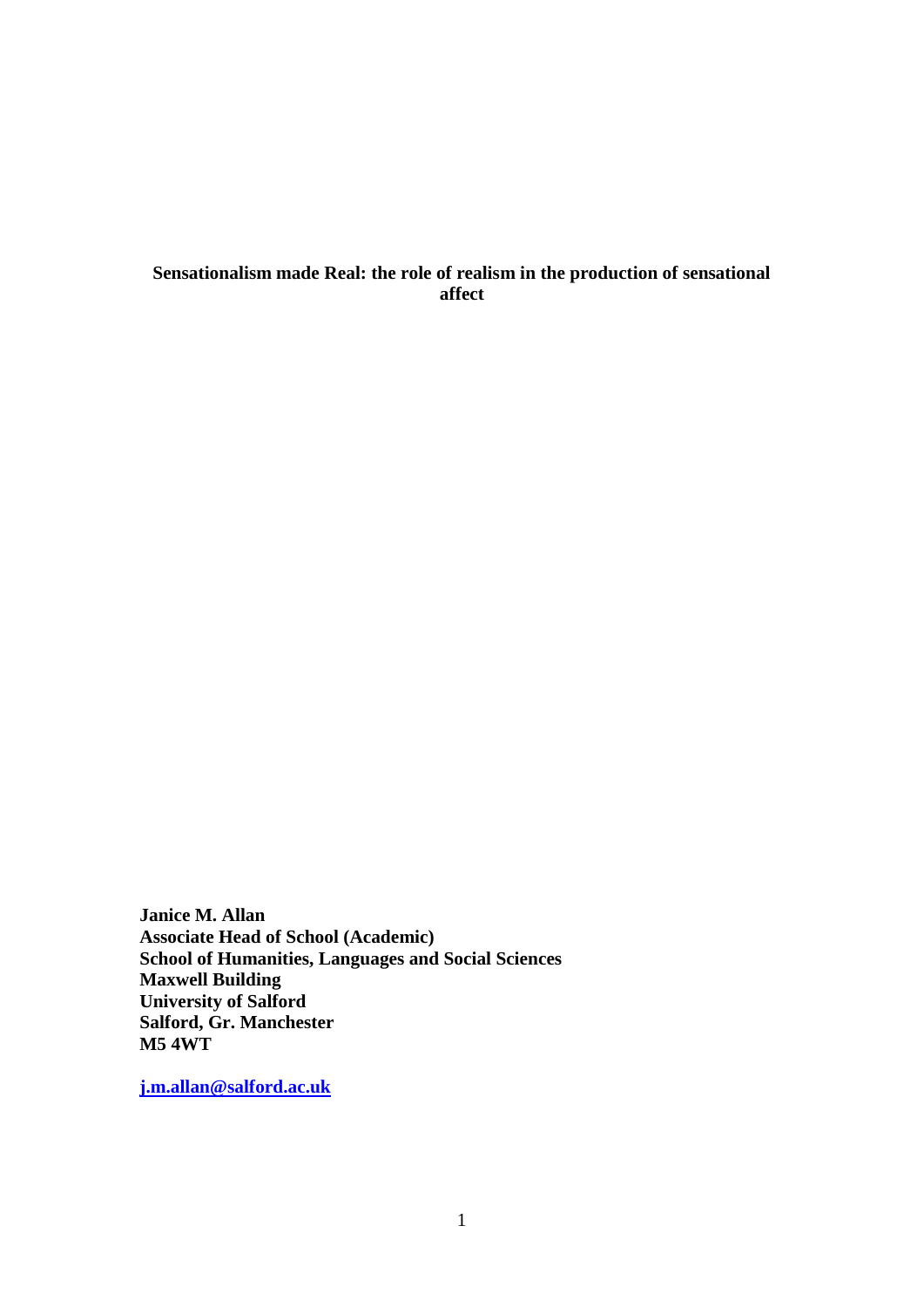#### **Sensationalism made Real: the role of realism in the production of sensational affect**

"And yet I really don't know that a ghost might not be more awful in the broad sunshine." Mary Elizabeth Braddon, *The Doctor's Wife* (1864)

Like all complicated relationships, that between realism and sensationalism has been subject to a good deal of rumour and speculation. In what might be described as the pair's first critical encounter—an 1852 joint review of W.M. Thackeray's *The History of Henry Esmond* and Wilkie Collins's proto-sensation novel *Basil*—a critic for *Bentley's Miscellany* intimates that a partnership between two such different forms is anything but likely. "We have," he explains, "put these two books 'over against' each other, to use one of Mr. Thackeray's favourite Queen-Anne-isms, because they have no kind of family resemblance. They are, indeed, as unlike each other as any two books can be. They constitute a kind of literary antithesis" ("Esmond" 576). The inherently contradictory nature of this originary '"over against"' gesture—conflating proximity and distance, contiguity and difference—sets the keynote for subsequent discussions, contemporaneous and current, of a generic relationship that continues to attract and elude definition.

While it is now a critical commonplace to suggest that the sensation novel is a hybrid genre, what Lyn Pykett describes as "a catholic mixture of modes and forms" (4), there is also a long-standing tendency to construct the relationship between realism and sensationalism in oppositional terms. As Susan David Bernstein suggests, "sensation novels are measured and defined as realism's antithesis, in other words, as antirealism" (221). And while a number of critics, such as Winifred Hughes and, more recently, Deborah Wynne and Jennifer Phegley, have offered perceptive and nuanced readings of the relationship, claims that sensationalism "strongly diverged from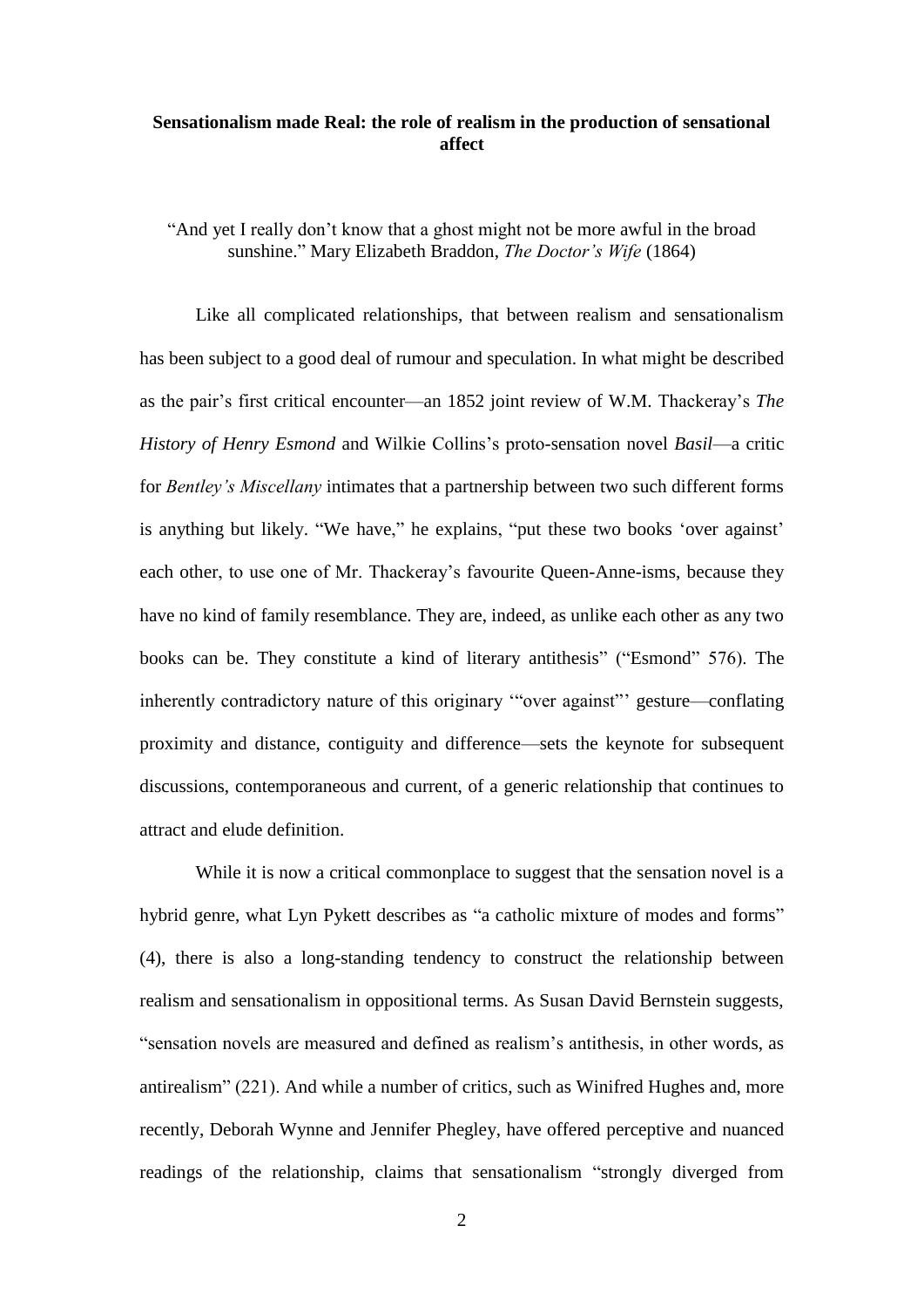mainstream realism" (Talairach-Vielmas 1) or, quite simply, is a "non-realist genre" that "eschews all loyalty to realism in order to achieve [its] ends," are still relatively common (Garrison 117, 3). It is, of course, undoubtedly true that realism was the critical yardstick against which sensationalism was routinely judged and found lacking by nineteenth-century critics; the reviews are littered with references to the texts' "unnatural," "improbable" and "artificial" characteristics.<sup>1</sup> What is less well recognised is the extent to which these critics also acknowledged sensationalism's self-conscious appropriation of the representational strategies of realism.

Setting aside, for the moment, Margaret Oliphant's 1862 "Sensation Novels," in which she explicitly analyses the role of realism in creating sensational affect, we might note the assertion in *Temple Bar* that "Mr. Collins excites and fascinates our attention by an intense power of realism" ("Irish" 516), or the *Spectator*'s suggestion that *Jezebel's Daughter* (1880) "is told in the fantastically realistic way which Mr. Collins has uniformly affected" ("Jezebel's" 208). According to Henry James, the fame achieved by sensationalists such as Collins and Mary Braddon may be attributed to their "thoroughgoing realism" (593), while *Dublin University Magazine* praises Braddon's novels for the "intense realism which pervades" them ("Miss Braddon" 437). References, meanwhile, to "sensational realism" and "realistic sensationalism" appear across a variety of reviews from *The British Quarterly Review*, *The Athenaeum* and *Saturday Review* to *The Academy*, *The Pall Mall Gazette*, *Dublin Review* and even the *Birmingham Daily Post*. <sup>2</sup> Returning to *Bentley*'s review of *Esmond* and *Basil*, it is significant that when the critic turns from a discussion of the relationship between a realistic text and a sensational one, to the relationship between the realistic and the sensational *within* Collins's novel, he is forced to acknowledge that the situation becomes increasingly complex: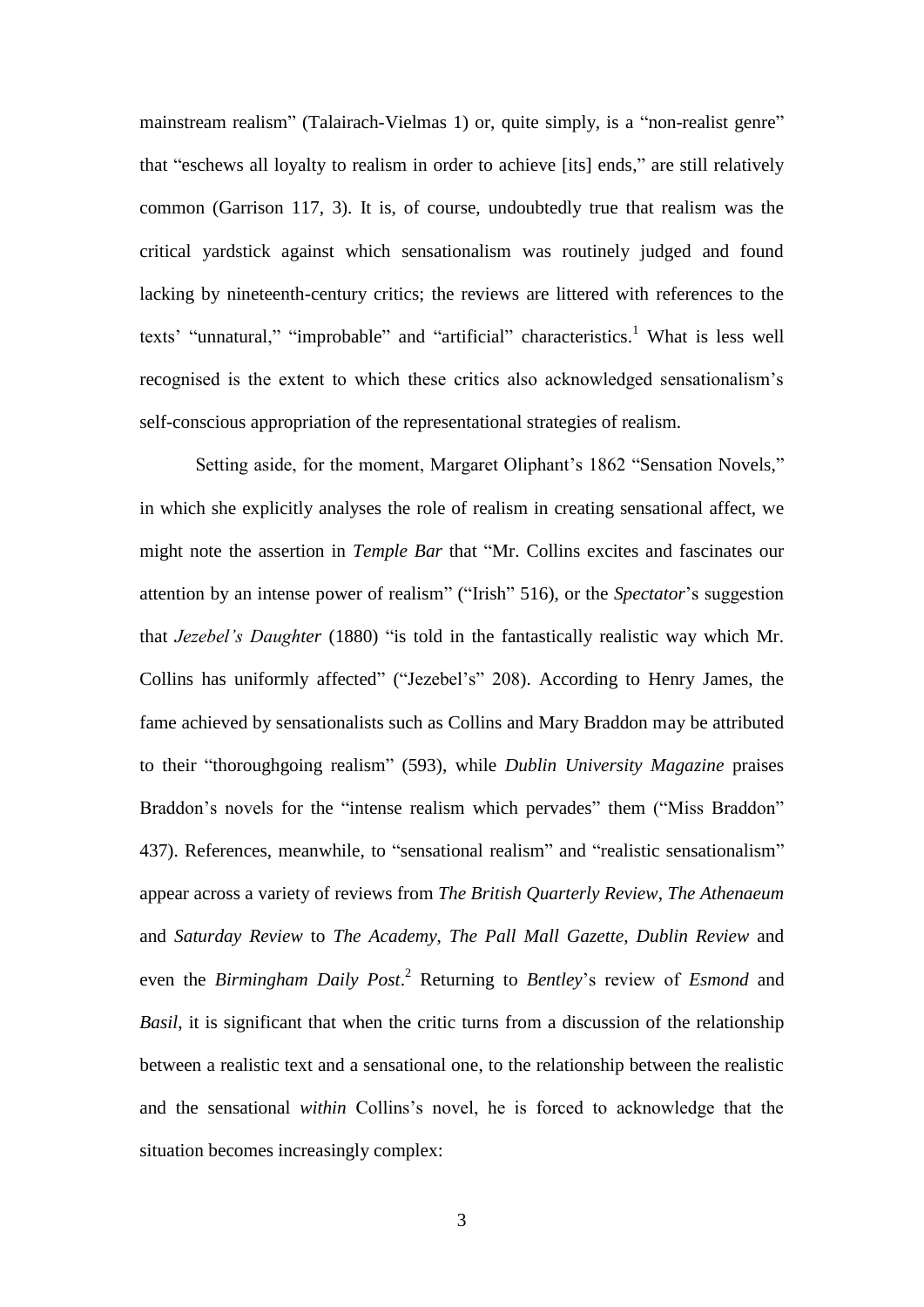There is a startling antagonism between the intensity of the passion, the violent spasmodic action of the piece, and its smooth, common-place environments. The scenery, the *dramatis personae*, the costumery, are all of the most familiar every-day type, belonging to an advanced stage of civilization; but there is something rude and barbarous, almost Titanic, about the incidents; they belong to a different state of society. But this very discrepancy enhances the terror of the drama; and there is something artistlike even in this apparent want of art. (586)

As this suggests, *Basil*'s sensationalism (what the reviewer refers to, *avant la lettre*, as its "terror"), far from constituting an example of "antirealism," is produced when the two modes are brought into unexpected contact.

Given this early recognition of what I will go on to characterise as the supplemental relationship between realism and sensationalism, how might we account for an ongoing tendency to construct the pair in oppositional terms? In part, it stems from the fact that explorations of the relationship have tended to focus on how such generic classifications fed into contemporary constructions of literary value. As Phegley rightly asserts, "the controversy over [the sensation] genre was a subset albeit a dominant and domineering one—of the broader struggle to draw distinct lines of demarcation between high and low culture" (112). Given the nature of this "struggle," it is hardly surprising that explorations couched in such terms would prioritise distance and difference rather than proximity and contiguity. Richard Nemesvari's influential and often-cited article, "'Judged by a Purely Literary Standard': Sensation Fiction, Horizons of Expectation and the Generic Construction of Victorian Realism" provides a good example of both the strengths and drawbacks of this sort of reading. Arguing that "the formulation of 'the sensational' was an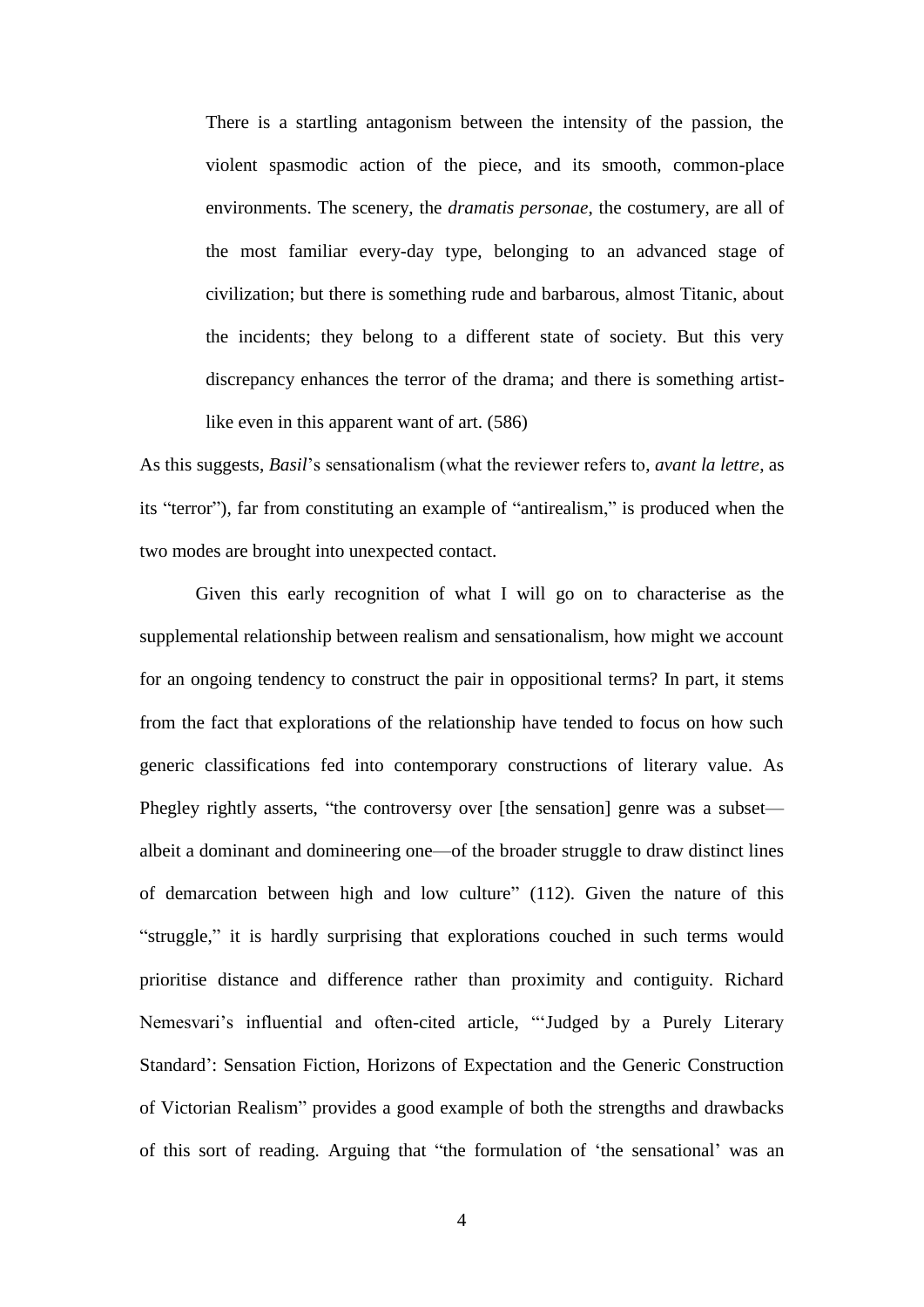essential, constitutive strategy which reified 'the realistic' in ways which had been unachievable before" (17), he concludes that the "manifest purpose of the 1860s genre debate was to generate a canon of legitimate fiction. The point was not just to define realism and sensationalism in relationship to each other, but to generate a clear set of expectations that the first was superior to the second" (19). While Nemesvari's reading is convincing in terms of what it reveals about the generic codification of realism, as well as the sensation debate, it says relatively little about sensationalism itself. Relegated to the status of "an improper genre against which to define an acceptable realist standard" (18)—the canonisation of realism its only "use-value" (19)—sensationalism is no more or less than the literary handmaiden of realism. And thus, while Nemesvari undoubtedly sheds new light on the processes of genre formation, the role of the realistic *within* the sensational remains unexplored.

Taking as my exemplar Wilkie Collins's *The Woman in White* (1859-60), this essay will reverse the terms of the dichotomy identified by Nemesvari in order to explore the "essential, constitutive" role of realism in "the formulation of 'the sensational.<sup>"3</sup> Concentrating on the novel's two moments of "pure sensation" (Oliphant 572)—Walter Hartright's encounter with Anne Catherick on the road to London and his subsequent recognition of the resemblance between this woman and Laura Fairlie—I hope to illuminate the extent to which the sensational and the realistic are inextricably entwined in the production of sensational affect, even as former interrogates the epistemological and ideological foundations of the realistic impulse on which it depends.<sup>4</sup>

#### **On the "well-known, uneventful road" to London**

The scene in which Anne lays her hand upon Walter's shoulder is, perhaps, *the* iconic moment of sensationalism. Identifying it as "the novel's 'primal scene,"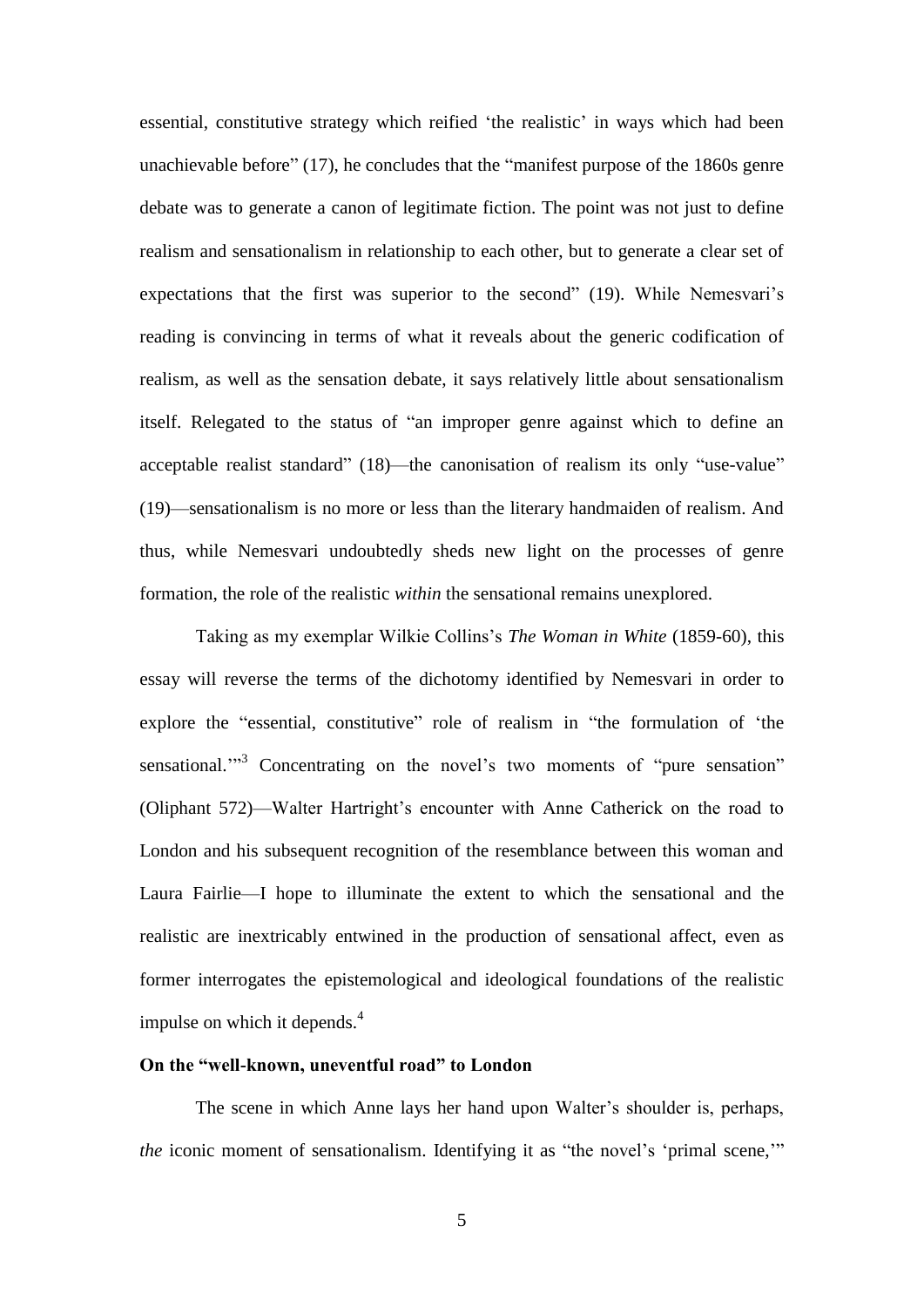D.A. Miller sets the tone for many modern readings by anchoring his analysis to the moment when Anne's hand makes contact with Walter's body  $(152)$ .<sup>5</sup> And yet, this too exclusive focus on the scene's climax fails to recognise the extent to which the affective potential of Anne's touch depends upon its context: both the familiarity of the setting and Walter's own psychological state. When Walter leaves his mother's house, his spirits are "not to be commanded" while his surroundings, "the broken ground of the heath," appear "wild enough in the mysterious light to be hundreds of miles away from the great city that lay beneath" them (62). In such a state of mind and environment, an "extraordinary apparition" (63) would not be out of place, but this is precisely why it could not, thus situated, produce sensational affect. It is, however, significant that a slow walk through the heath, enjoying the "divine stillness of the scene," has, by the time Walter reaches the "well-known, uneventful road" to London (63), produced a more *heimlich* (open, comfortable, unguarded) state of mind:

I had mechanically turned in this latter direction, and was strolling along the lonely high-road—idly wondering, I remember, what the Cumberland young ladies would look like—when in one moment, every drop of blood in my body was brought to a stop by the touch of a hand laid lightly and suddenly on my shoulder from behind me. I turned on the instant, with my fingers tightening round the handle of my stick.

There, in the middle of the broad, bright high-road—there, as if it had that moment sprung out of the earth or dropped from the heaven—stood the figure of a solitary Woman, dressed from head to foot in white garments. (63)

Although this figure in white has come to be read as a metonymic totem for the sensation genre as a whole, there is nothing to suggest that the affective potential of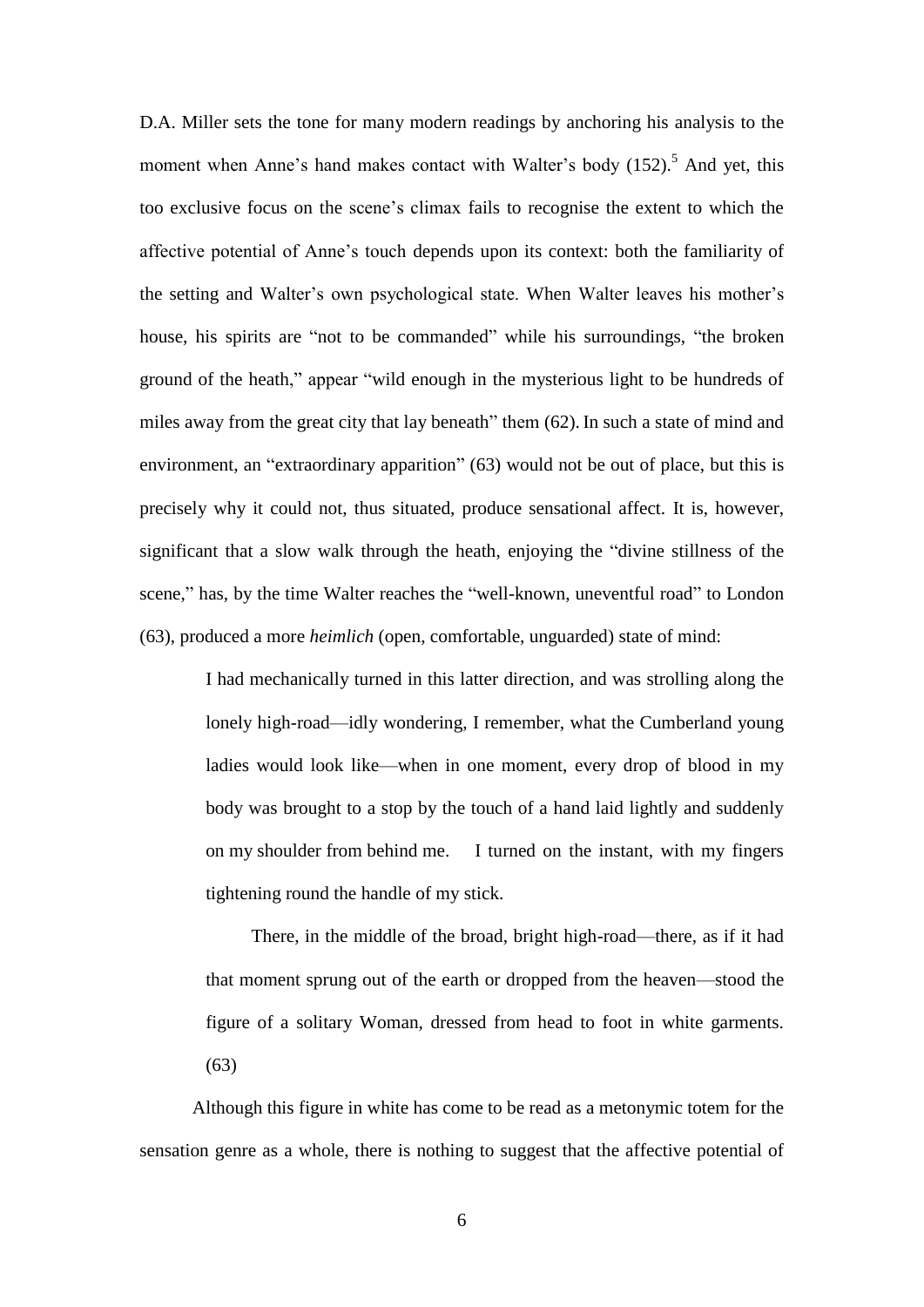her touch arises, in and of itself, from any inherent quality within her person. Instead, Anne potential to affect both Walter and, through him, the reader, depends upon the sensational body being brought into a homely environment (perhaps the home itself) in which it has no place. And thus, while a number of critics have commented on the *intensity* of the sensation produced within Walter in this scene, 6 I am more interested in the purported *speed* with which the two bodies and two worlds are brought together: as described, both Anne's appearance and the sensational affect produced by her touch are instantaneous. Analysing the role of sensation fiction in modernising the senses of its readers, Nicholas Daly, adopting the metaphor of the railway, describes the encounter between Walter and Anne as a "collision" (36). But even while serving as the "agent and icon of the acceleration of the pace of everyday life" (37), the railway seems too slow, not to mention too heavy and cumbersome, to capture the speed of sensational affect in this scene. In contrast, I would argue that it is the electric telegraph—an even more effective means of "annihilating an older experience of time and space" (Daly 37)—that provides the most apt metaphor for the instantaneous transmission of affect represented in this scene.

In a discussion of the links between advanced technologies, mass culture and sensation fiction, Phegley suggests, with reference to an 1869 *Belgravia* article, "A Day in a Telegraph Office," that, "like the genre of sensation fiction, telegraph messages … described extreme events that were nonetheless true" (149). While this is undoubtedly correct, it is not the only or perhaps even the most telling of the similarities between them. Indeed, the message that makes the most vivid impression upon the author of the *Belgravia* article is one in which sensational content is heightened by the immediacy of the medium.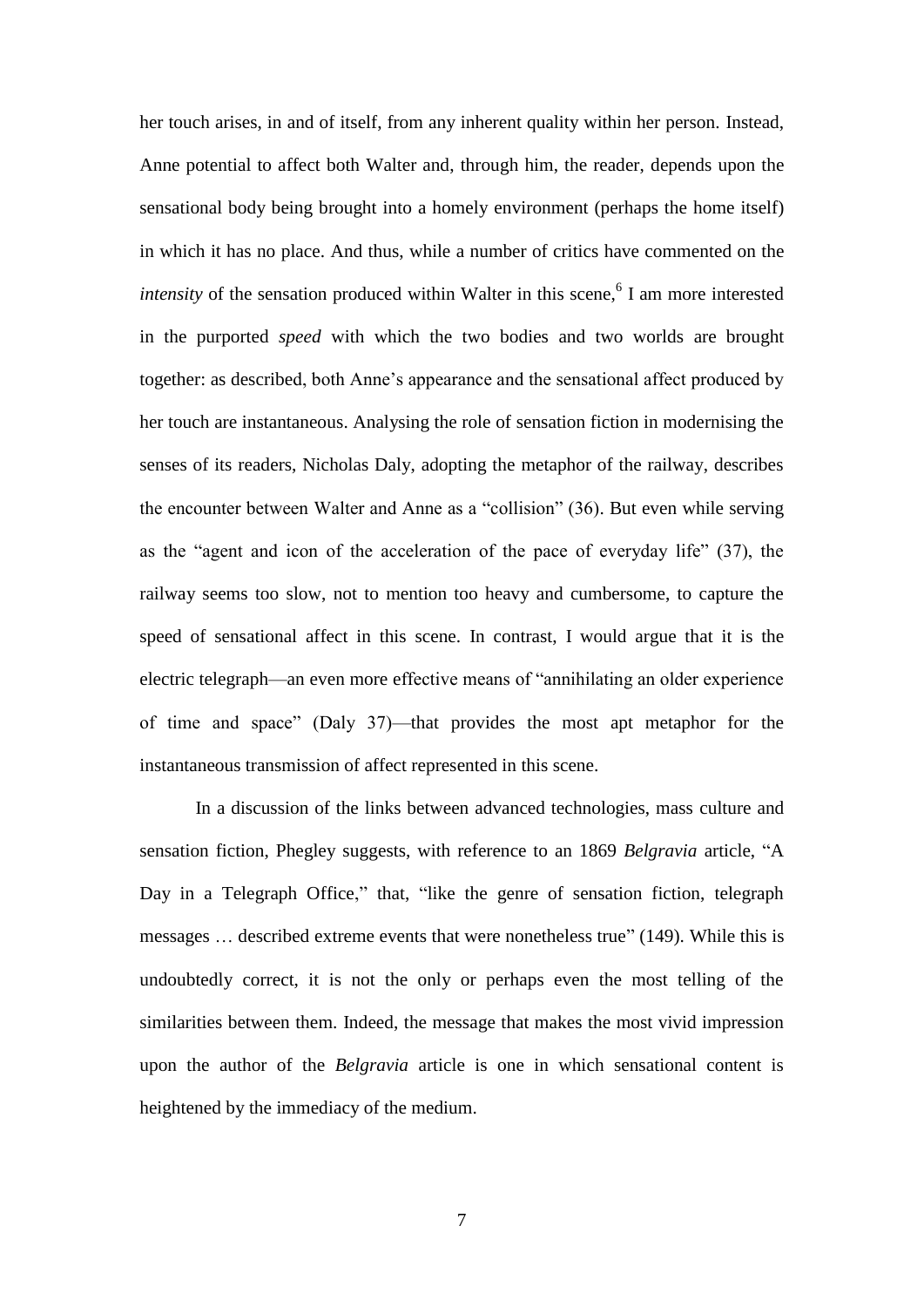"Here, Ned! send your brother here," said a clerk: "rather a bad murder this."

"Found dead, with his throat cut from ear to ear, and a lock of dark hair, that of a woman, in his hand; clothes, jewlry [sic], &c. answer to your description. Send at once. No doubt about it being a murder."

Here was an atrocious murder committed, as I saw by the address, only fifty miles away; and as the message added, "Body still warm," there was a reality about it that influenced me as much as if I had seen the gory corpse. (C.W. 316)

As this passage suggests, the "reality" of the situation—a reality that transports the author to the crime scene in bringing the crime scene to him—depends upon an evocation of proximity.<sup>7</sup> This proximity, however, arises not simply from the *details* of the telegraph—a body still warm, less than fifty miles away—but, crucially, from the *speed* with which this news breaks in upon and disturbs the familiar environment and mindset of the receiver. Writing of the role of the electric telegraph in apprehending the murderers John Tawell (1845) and Harvey Crippin (1910), Richard Menke suggests that, "with its weightless, instant travel on the wire or in the ether, an electric message can outrun any murderer" (73). But, by the same token, it can transport crime and murder *into* the familiar and homely environment of the receiver just as quickly, collapsing the geographical and psychological buffer zone between the safe and the sensational. Mimicking the same "over against" gesture that we encountered in the *Bentley* review, this "strange machine"—conflating proximity and distance—"enables one side of a country to speak with another, regardless of the intervening hundreds of miles of hills, streams, and plains: solitudes and cities" (Hunt 241). Thus, when watching a demonstration of telegraphy in action, Frederick Knight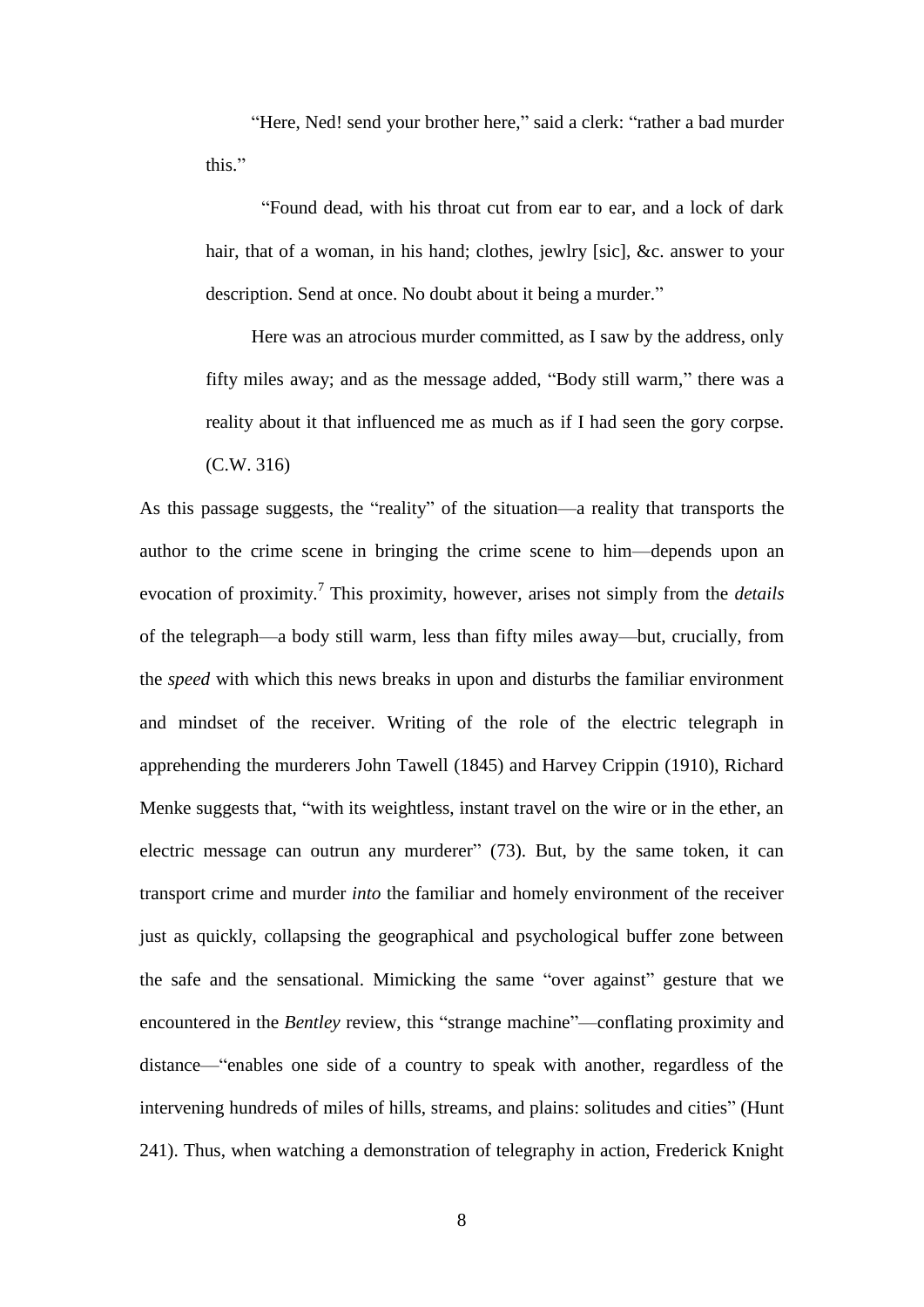Hunt, writing for *Household Words*, marvels that it was "as though Dover was bodily in the room at Tonbridge, and was giving his explanation by word of mouth" (242). Through such "curiously instantaneous results" (243), the electric telegraph brought worlds—and bodies—together.

Turning back to Walter's encounter with Anne Catherick, I would suggest that her touch, much like an electric telegraph, marks the moment when the familiar realm of "the broad, bright high-road" (63), the familiar realm, one might add, of domestic realism, is touched by the strange and sensational. Here, as in *Basil*, it is the "startling antagonism" between different representational and psychic modes that produces sensational affect. And thus, if the sensational "reified 'the realistic' in ways which had been unachievable before," as Nemesvari suggests, so too did the realistic reify, make real or concrete, the sensational.

In this sense, the production of sensational affect functions much like the production of the uncanny. "The whole thing is," to borrow Freud's words, "purely an affair of 'reality-testing,' a question of the material reality of the phenomena" (371). Like the uncanny, the sensational "retains its character ... so long as the setting is one of material reality; but where it is given an arbitrary and artificial setting in fiction, it is apt to lose that character" (Freud 375). It is on these exact grounds that *Great Expectations* (1861), according to Oliphant, fails as a sensation novel: "with the most fantastic exaggeration of means, here is no result at all achieved, and no sensation produced upon the composed intelligence of the reader" (577). Collins, in contrast, "ignores all these arbitrary sensations, and has boldly undertaken to produce effects as startling by the simplest expedients of life…. everything is legitimate, natural and possible" (566). Indeed, for Oliphant, an author's ability to produce sensation is directly linked to his or her ability to manipulate the signs and strategies of realism.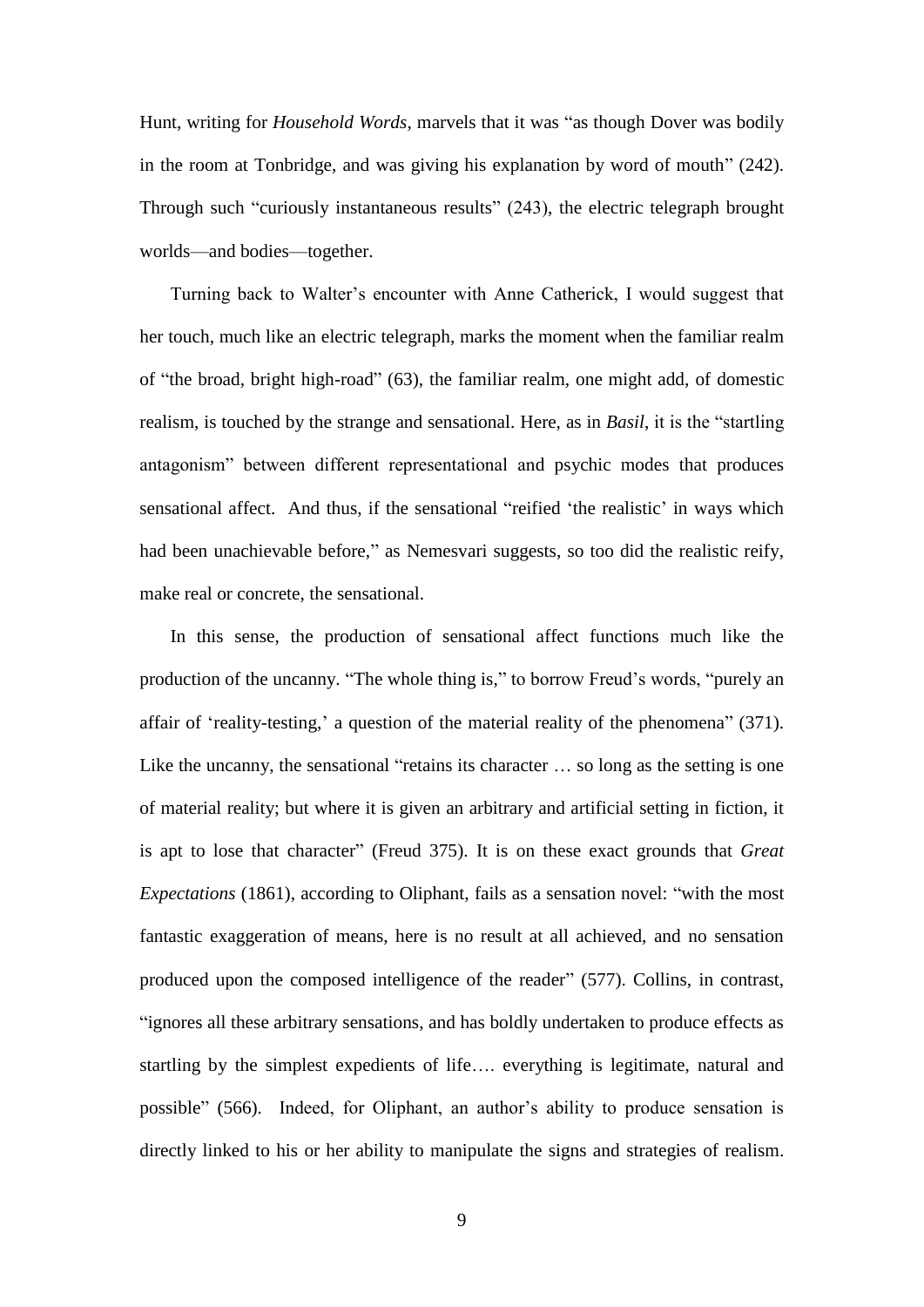The "more we perceive the perfectly legitimate nature of the means used to produce the sensation," she argues, "the more striking does that sensation become" (566). This assumption is re-iterated in the *Saturday Review*'s assessment of Ellen Wood's 1864 sensation novel *Lord Oakburn's Daughters*: the "interest in such cases being naturally in proportion to the apparent reality of the incidents, it is of course a test of the writer's art how far that air of reality has been imparted to the fictitious narrative" (*Lord* 488). Yet it is, perhaps, Alexander Innes Shand who best captures the role of realism in the reification of the sensational and hence the production of sensational affect. In the "modern sensational school," he reminds his readers:

Murder stalked with stealthy tread up the back staircases of the most highlyrented houses; bravoes, disguised in powdered hair and gorgeous liveries, draw their chairs sociably to the tables in servants' halls; mothers made away with their children as if they were ordering the execution of a litter of puppies. Had all that been bluntly told, it would have sounded unnatural and extravagant in a police report. But writers like Miss Braddon had undoubtedly the talent of mixing it up with the realistic, so as to throw an air of possibility over the whole. You might have been slow to give Lady Audley credit for the vice which belied her beautiful face; but any scene appeared dramatically conceivable, *when you had been made so thoroughly at home in the surroundings*. (332, 333; emphasis added)

Thus, as is only appropriate for a genre that uncovers the secret and hidden within the homely and familiar, the forces of realism and sensationalism—like Freud's pairing of *heimlich* and *unheimlich*—grow ever closer, inextricable.

#### **A Supplemental Relationship**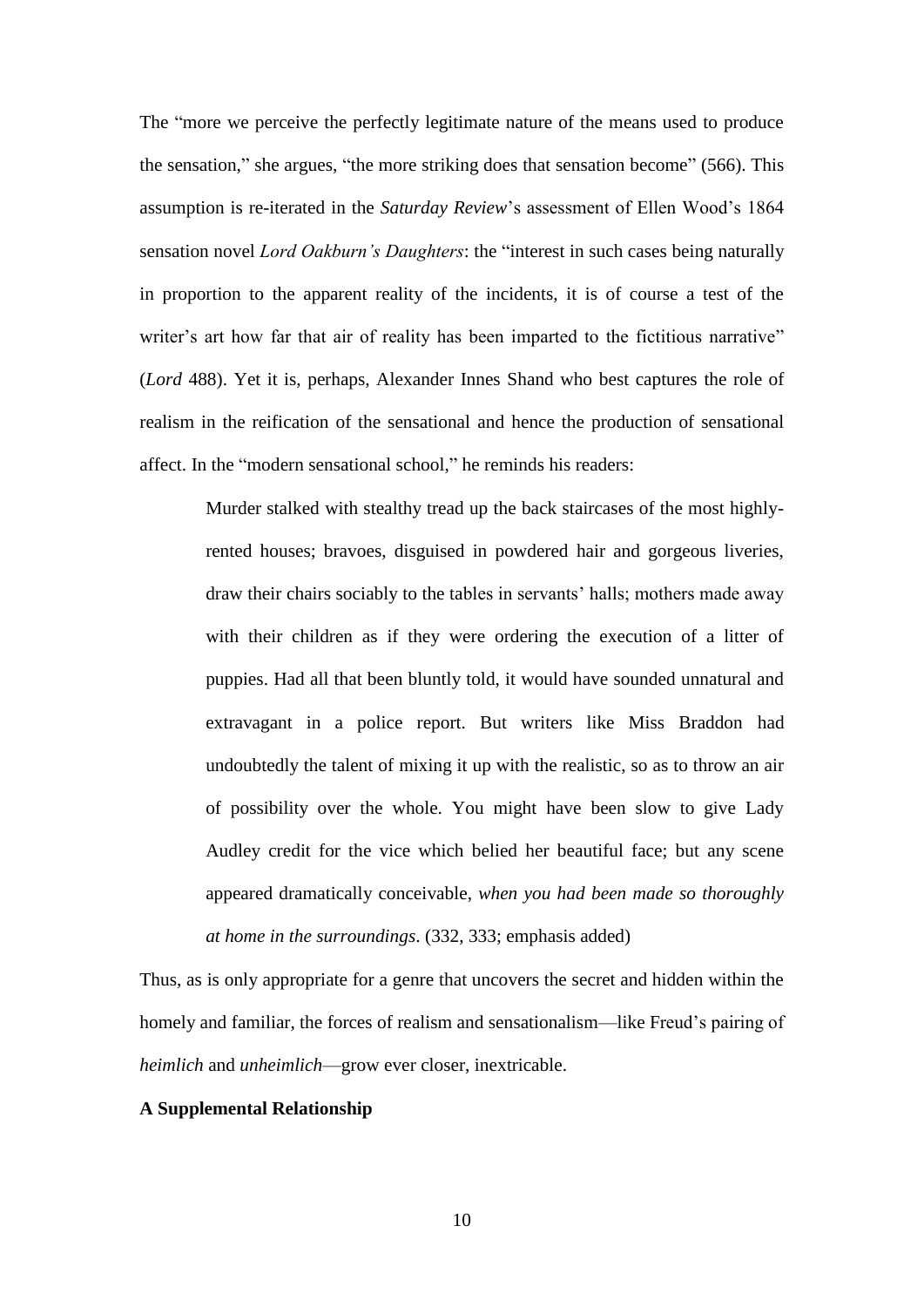To explore this relationship further I would like to turn to the novel's second sensation incident: Walter's recognition of the uncanny resemblance between Anne and Laura Fairlie. If Anne is the quintessential figure of sensation, Laura may be said to represent the typical heroine of domestic realism. At the very least, she possesses a number of the "womanly" qualities—most obviously, loyal domesticity and patient endurance—valued by a mode of representation that aims to promulgate appropriate moral values and support the socialisation of young women into properly feminised subjects. Equally important, she embodies the social elevation that rewards the honest efforts of the middle-class hero within realism's typical narrative of bourgeois ascendancy. Yet if this is, indeed, the case, then Walter's recognition of the resemblance between Laura and Anne has important implications for the relationship between realism and sensationalism more generally.

Walter's perception of Laura is, prior to this moment of recognition, characterised by an undefined lack: "mingling with the vivid impression produced by the charm of her fair face and head, her sweet expression, and her winning simplicity of manner, was another impression, which, in a shadowy way, suggested to me the idea of something wanting…. and where it was, and what it was, I could not say" (91). Given what I have argued above, it is not irrelevant that the answer to this riddle flashes upon Walter while he is ensconced in the homely realm of quiet domesticity: "that peaceful home-picture of the drawing-room" where the "sense of peace and seclusion soothed all thought and feeling" (95). Listening to Marian recount Mrs. Fairlie's history of Anne Catherick, while Laura passes and re-passes through his frame of vision:

A thrill of the same feeling which ran through [him] when the touch was laid upon [his] shoulder on the lonely high road, chilled [him] again.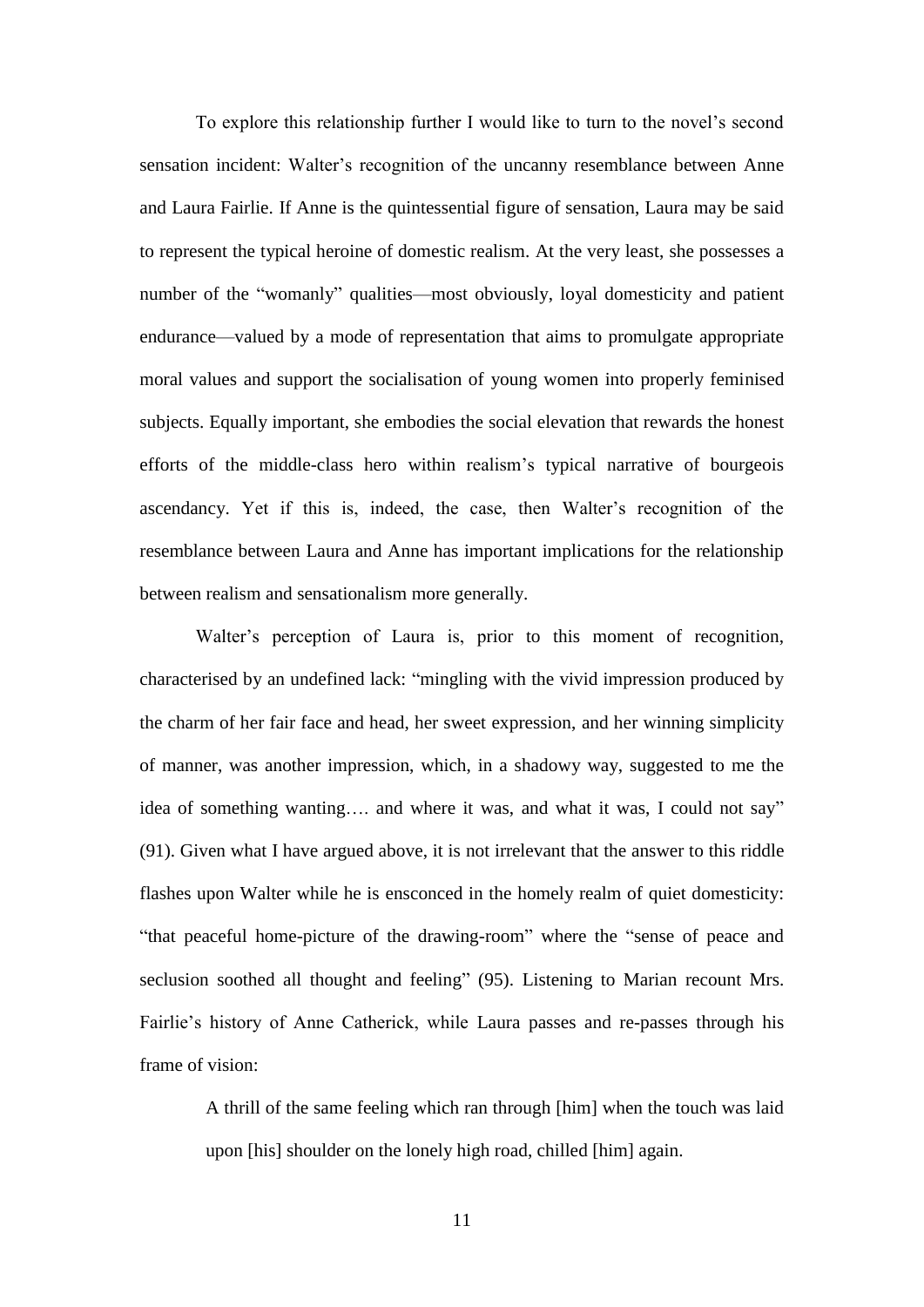There stood Miss Fairlie, a white figure, alone in the moonlight; in her attitude, in the turn of her head, in her complexion, in the shape of her face, the living image, at that distance and under those circumstances, of the woman in white! The doubt which had troubled [his] mind for hours and hours past flashed into conviction in an instant. That "something wanting" was [his] own recognition of the ominous likeness between the fugitive from the asylum and the heiress of Limmeridge House. (99)

Once again mimicking the "curiously instantaneous results" of the electric telegraph, Walter is, "in an instant," transported across time and space, from the homely domestic atmosphere of the drawing room, back to the moonlit road where he first experienced Anne's touch. Here, again, the production of affect depends, in large part, on a sudden connection between two worlds and two bodies that should remain discrete and separate. And crucially, the sensational resides, like the answer to Walter's query, not in one or the other but in the relationship between them. $8$  It arises, like the uncanny, only from "a peculiar commingling of the familiar and unfamiliar" (Royle, *Uncanny* 1).

It thus appears that the relationship between Laura and Anne—and, by extension, realism and sensationalism—follows the "logic" of what Jacques Derrida, citing Rousseau, calls "'*ce dangereux supplément*.'" Evoking ideas of both supplementation and (crucially, given the novel's plot) substitution, the Derridean supplement offers itself as a particularly apposite trope to describe the relationship between these two characters. Most appropriately, it "harbors within itself two significations whose cohabitation is as strange as it is necessary." According to the first signification, the supplement "adds itself, it is a surplus, a plenitude enriching another plenitude" but, at the same time, "the supplement supplements. It adds only to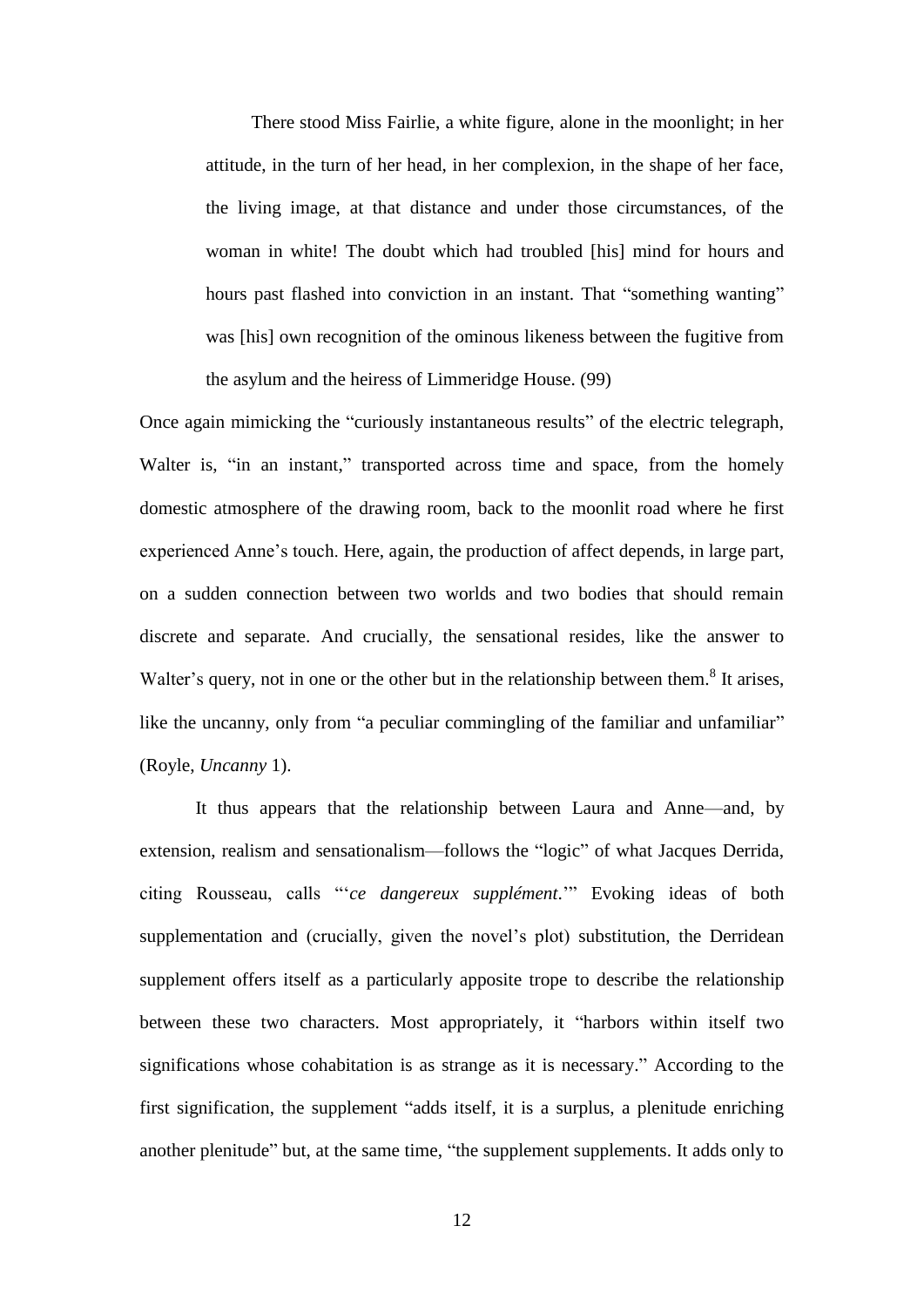replace. It intervenes or insinuates itself in-the-place-of; if it fills, it is as if one fills a void" (Derrida 144-5). And thus, "the supplement entails a kind of crazy logic: it is neither inside nor outside, and/or both inside and outside at the same time. It forms part without being part, it belongs without belonging" (Royle, *Jacques* 49). The "crazy logic" that characterises Anne and Laura's supplemental relationship is captured most forcibly in her ambiguous position vis-à-vis the family. As Laura's illegitimate half-sister, Anne both belongs and does not belong: "neither inside nor outside, and/or both inside and outside at the same time." Moreover, despite being figured, as the titular woman in white, as a blank or absence, Anne nevertheless possesses the something "extra" that allows her to "complete" Laura's identity. Yet in supplying what is "wanting" within Laura, Anne simultaneously endangers her, revealing the void that characterises her psychic and social identities.

Following an equally "crazy logic," the realistic, I would argue, is what is added to the sensational as its necessary pre-requisite. For as Nicholas Royle reminds us, "there has to be a sense of home and homeliness within and beyond which to think the unhomely" (*Uncanny* 25). It is not, perhaps, insignificant that *The Doctor's Wife* (1864)—Braddon's self-conscious experiment in realistic writing—makes precisely this point. When Roland Lansdell, the focus of the Isabel Gilbert's romantic fantasies, happens to mention that his premature death has been foretold, his cousin, Lady Gwendoline, begs that he tell the story, while acknowledging that she cannot "promise to be very much frightened *because the accessories are not quite the thing for a ghost-story*."

> If it were midnight now, and we were sitting in the oak room, with the lights burning low, and the shadows trembling on the wall, you might do what you liked with our nerves. And yet I really don't know that a ghost might not be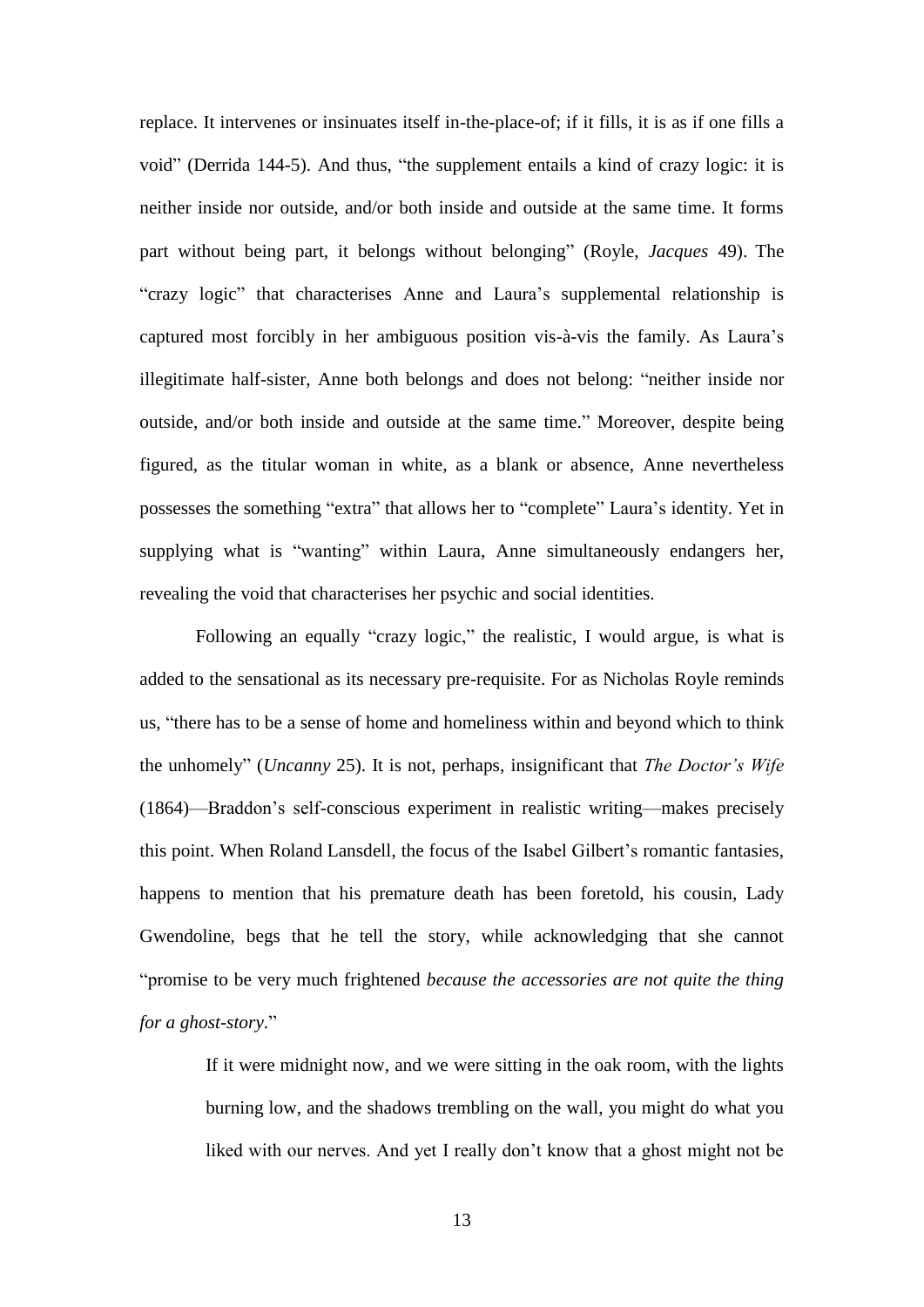more awful in the broad sunshine—a ghost that would stalk across the grass, and then fade slowly, till it melted into the water-drops of the fountain. (Braddon, *Doctor's* 177; emphasis added)

Here, as in *The Woman in White*, the realistic is an indispensable "extra," a necessary surplus, in the production of the sensational; it is that which "forms part without being part" and "belongs without belonging." Collapsing the boundaries between inside and outside, the familiar and the strange, the realistic and the sensational hold their trysts in the ambiguous space where the *heimlich* shades into the *unheimlich*.

And yet, if the sensational and realistic exist in a relationship of supplemental intimacy, realism does not emerge from this encounter unscathed. Derrida's supplement is, after all, dangerous. According to Miller's somatic reading of Anne and Walter's first encounter, her touch marks the moment when "released from—and with—the Woman, nervousness touches and enters the Man" (152). "Nervousness," however, does not adequately capture the ontological crisis unleashed within Walter by Anne's touch. Indeed, the affective potential of this touch suggests that it is better read as what Carolyn Dinshaw designates as "the touch of the queer": a touch that "releases" the uncanny strangeness at the heart of the familiar.

There can be no doubt that sensation fiction lends itself well to such queer readings.<sup>9</sup> As defined by David Halperin, queer designates "*whatever* is at odds with the normal, the legitimate, the dominant. *There is nothing in particular to which it necessarily refers*. It is an identity without an essence. 'Queer' then, demarcates not a positivity but a positionality vis-à-vis the normative" (62). As such, it represents a particularly apposite methodology through which to read a genre that is, more often than not, "constructed not as a unified form, but as an alterity against which opposed literary/cultural expectations may be recognized" (Nemesvari 18). The queer, no less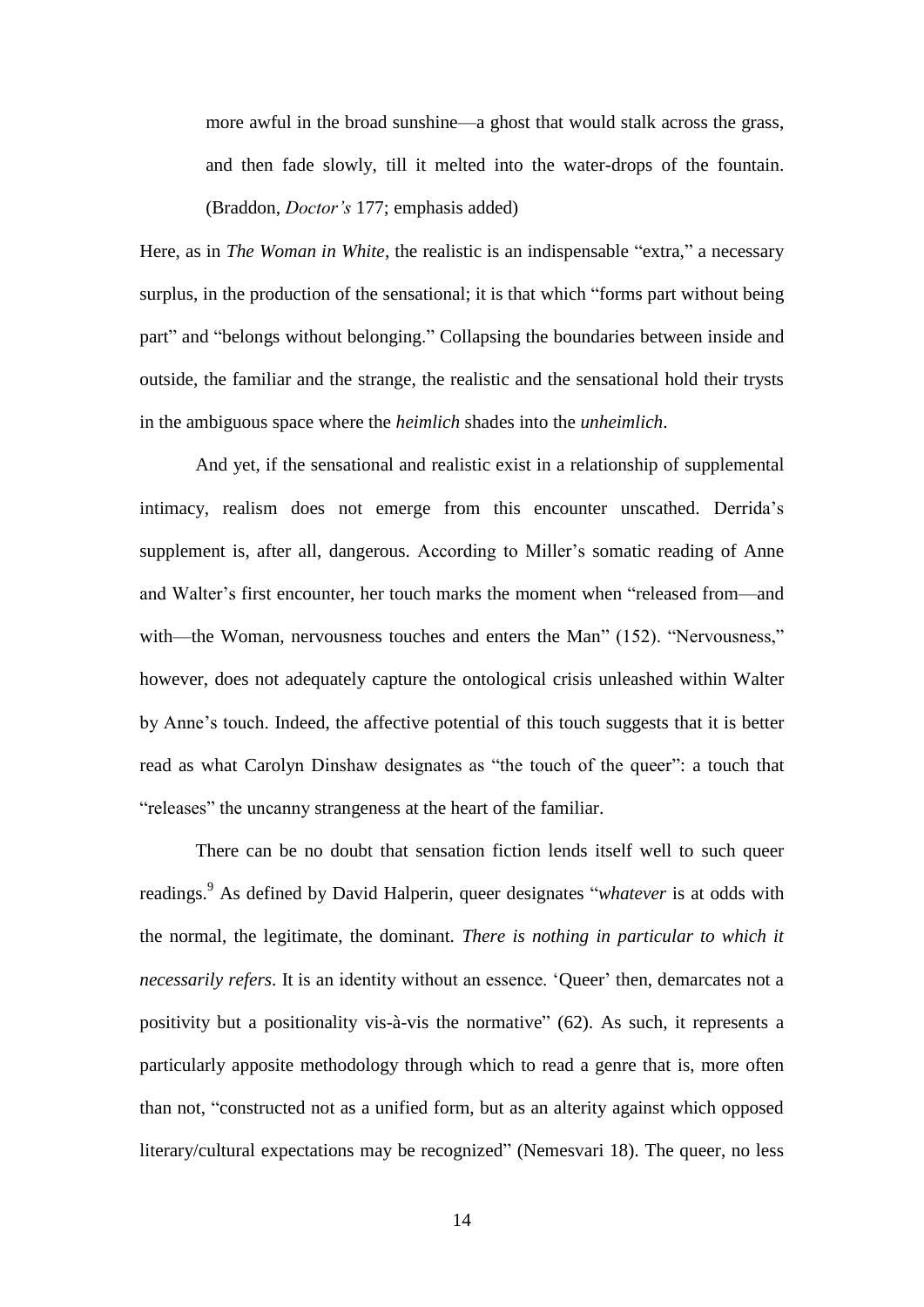than the sensational and the uncanny, is "a relational signifier" (Cixous 537). Furthermore, as an effect produced *by* a text, rather than a quality inhering *within* it (like the uncanny and the sensational, it is an effect of reading), the queer imposes no artificial unity upon the formally and thematically diverse body of writings deemed sensational. Thus Dinshaw's "touch of the queer" holds great promise for an exploration of the sensational, especially in its relationship to realism. As she suggests, this "dissonant hand" "renders what it touches unnatural, makes it strange,… it is arresting: it makes people stop and look at what they have been taking as natural and it provokes an inquiry into the ways that 'natural' has been produced by particular discursive matrices" (77).

Following the logic of Dinshaw's argument, the touch of Anne's "dissonant hand"—the quintessential touch of sensation itself—effectively queers the world of realism upon which it intrudes. It is the force that renders Walter's homely environment and *heimlich* mindset strange by provoking an inquiry into what appears "natural" and familiar. For another salient example of this process at work, we can turn, once again, to *The Doctor's Wife* and the return of Mr Sleaford, Isabel's criminal father:

There was nothing uncommon in a late knocking at the doctor's door,—some one from the lanes wanted medicine, no doubt; the people in the lanes were always wanting medicine. Mrs Gilbert opened the door, and looked out into the darkness. A man was standing there, a well-clad rather handsome-looking man, with broad shoulders, bold black eyes, and a black beard that covered all the lower part of his face. He did not wait to be invited to enter, but walked across the threshold like a man who had a right to come into that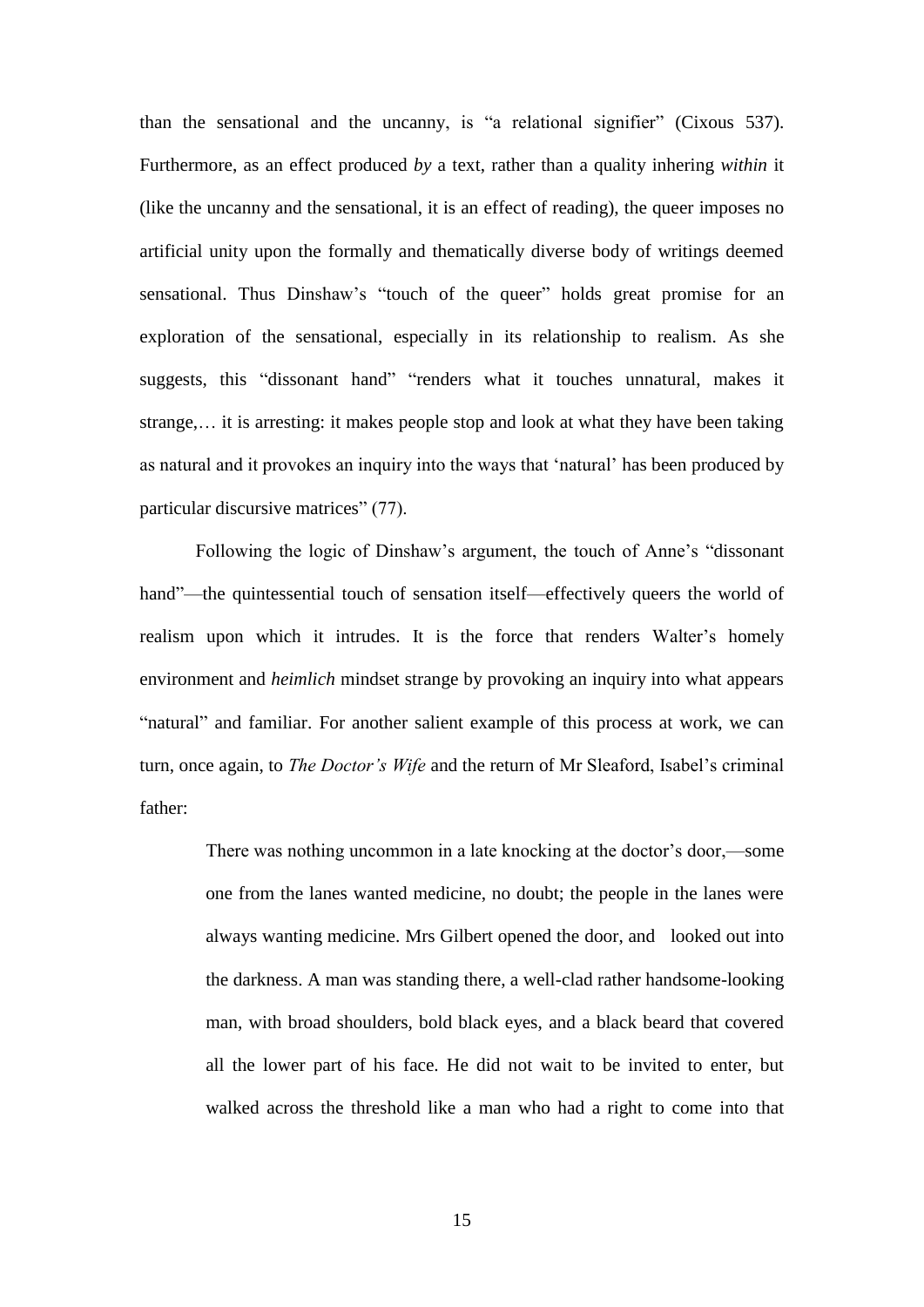house. At first she only stared at him with a blank look of wonder, but all at once her face grew as white as the plaster on the wall behind her.

"You!" she gasped, in a whisper; "you here!"

"Yes, me! You needn't stare as if you saw a ghost. There's nothing so very queer about me, is there?" (309-10)

Sleaford's final assertion is correct in so far that his queerness arises only from the "positionality" captured in Isabel's exclamation, "'you here!'" Having "dropped as it were from the clouds into Midlandshire," the "single cautious knock" of his hand (314, 309) collapses the boundaries—temporal, geographical and psychological between Roland's sensational narrative of pre-destined death (in which Sleaford plays the role of murderer) and the prosaic realism of Isabel's life. It is, therefore, hardly surprising that "no language can describe the horror that she felt on her father's sudden appearance" (360). His is the "denaturalizing" touch that renders queer Isabel's all too *heimlich* home.

Etymologically related to the German *quer*, meaning transverse, oblique, crosswise, at right angles, a sidewise glance ("queer, adj.1"), the queer thus appears to allow for a new perspective on the realistic, one that reveals the uncanny strangeness at its heart. Like the titular Lady Audley's pre-Raphaelite portrait, the sensational, through its queer touch, is able to reveal "through the normal expression of the face, another expression that is equally a part of it, though not to be perceived by common eyes" (Braddon, *Lady* 108). It is, therefore, only appropriate that Robert Audley feels decidedly unsettled by this process of denaturalisation as the verb "to queer" means not only to inquire or question but, in addition, to confound, baffle, to put out of order, to spoil and, finally, to disconcert or perturb ("queer, v.2"). Consider, as a case in point, Walter's reaction to the disturbance created by Anne's touch: "It was like a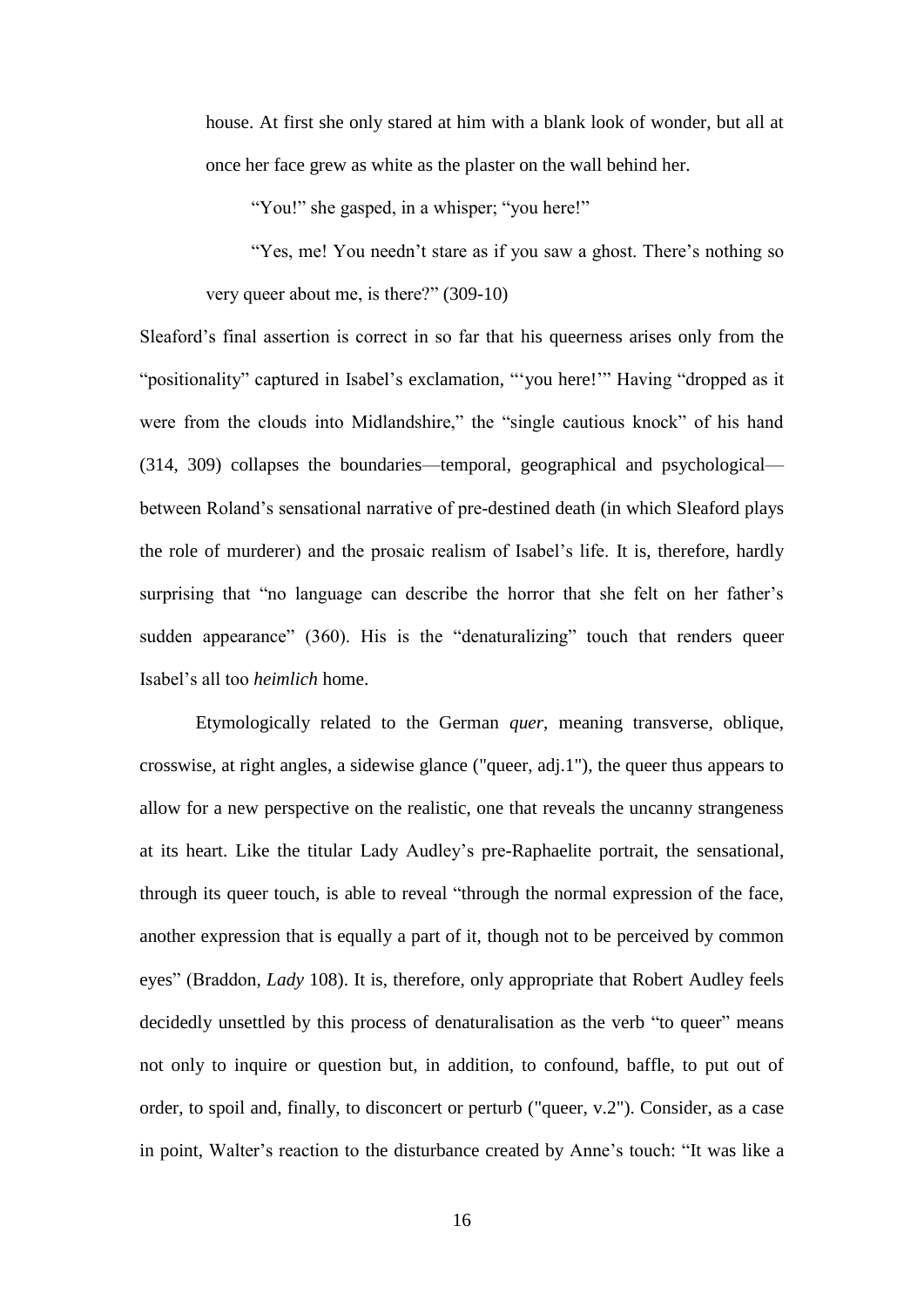dream. Was I Walter Hartright? Was this the well-known, uneventful road, where holiday people strolled on Sundays? Had I really left, little more than an hour since, the quiet, decent, conventionally-domestic atmosphere of my mother's cottage" (67)? This "well-known, uneventful road" and "decent, conventionally-domestic atmosphere" is the recognisable world of domestic realism, the ground upon which the familiar trials and tribulations of middle-class subjectivity are played out. Yet, infected by the touch of the queer, it is suddenly denaturalised; no longer taken for granted, it is open to suspicion. Through this touch, the "material surface of things, even in that most familiar of settings, the bourgeois home, themselves become double, treacherously unstable, disguises for the most buried, traumatic secret" (Brantlinger 161). Reaching out from the page, the touch of the queer "disturbs … the reader's sense of the stability of things, and opens a new, untried vista of what may be" ("Our Female" 211); it makes the "audience uncomfortable without letting them know why" ("*Armadale*" 726). 10

#### **De-naturalising Realism**

It is important to recognise, however, that the touch of the queer proffered by sensation fiction does not simply denaturalise the domestic setting and material environment of domestic realism. More profoundly, this touch extends to the epistemological foundations of the genre itself. As Beth Palmer has recently argued, sensation fiction is a "self-conscious and performative" genre; one that "flags up its own instability through exaggeration or self-conscious emphases on tropes and conventions" (11, 13). I would like to suggest that the performative element of sensation fiction is, perhaps, most obvious in its deployment of the generic conventions of realism. Consider, as a single example, the sensationalists' incorporation of the "factual" or "true" within their narratives. As Charles Reade, for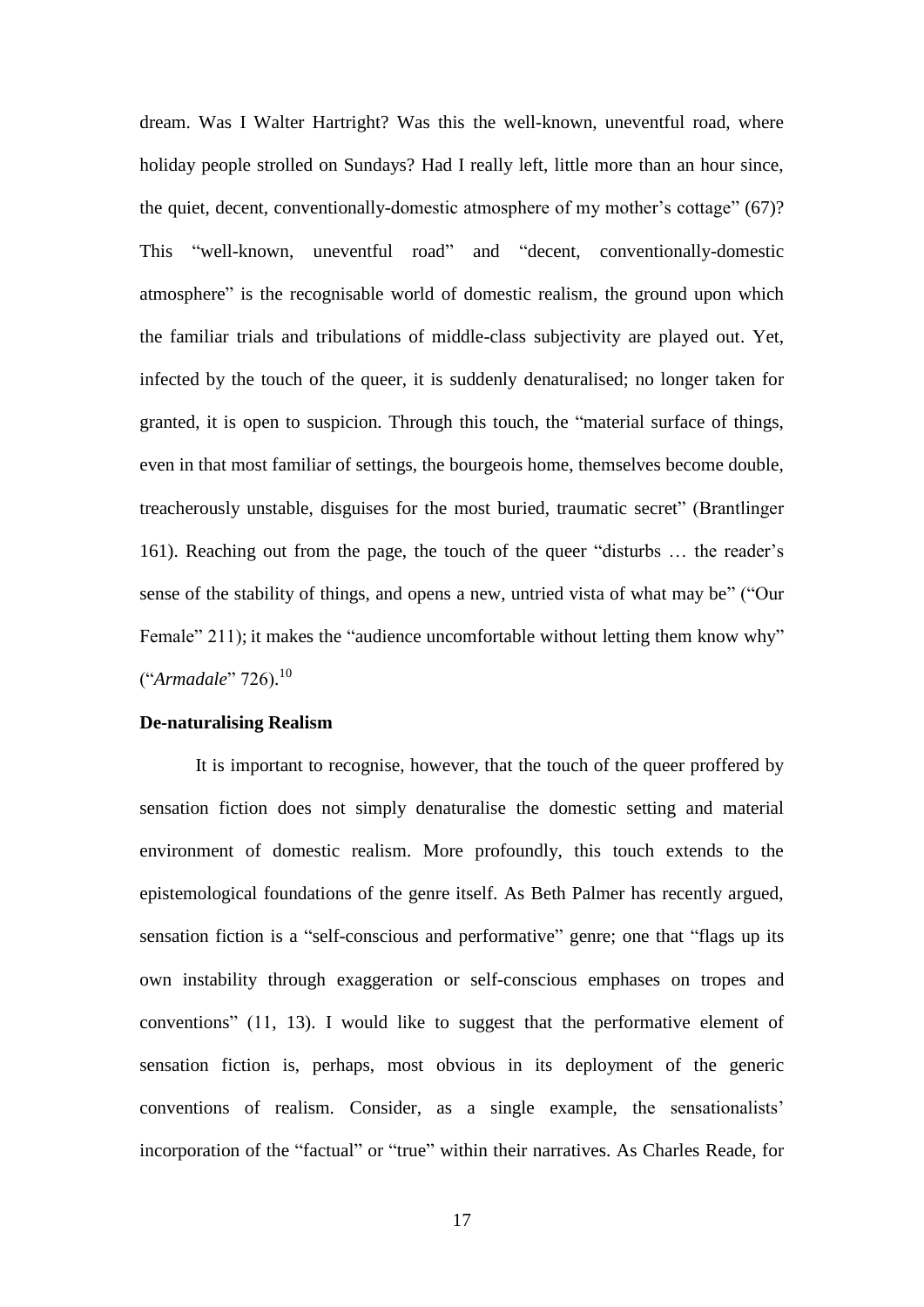instance, famously wrote to the editor of *The Times*: "for 18 years, at least, the journal you conduct so ably has been my preceptor, and the main source of my works" (323). And yet, according to the tenets of realism, such facts, while true, remain "unreal." For as Herbert Stack, writing in the *Fortnightly Review*, suggests:

> A skilful story-teller makes the pain and trouble flow naturally from natural and commonplace and inevitable events…. That in real life great effects from little causes spring, is no sufficient justification. In real life we accept such facts because they *are* facts; but in reading a novel, the whole groundwork is so necessarily make-believe, that the facts must seem very natural to make us forget their unreality. (743)

In privileging the factual in all its "unreality," the sensation genre, as Phegley asserts, "served as an implicit challenge to the core values of realism" (113). And yet, what has not yet been adequately recognised is that this "challenge" is distinctly performative in nature. Judith Butler has argued that "when the unreal lays claim to reality, or enters its domain, something other than a simple assimilation into prevailing norms takes place" (27). Following this logic, I would suggest that, while the realistic and the sensational are inextricably bound up in the production of sensational affect, at no point are they simply assimilated. Indeed, sensationalism's exaggerated and self-conscious incorporation of the factual and the true effectively turns realism into a spectacle. By re-locating the signs and tokens of realism to the realm of the sensational, they are effectively framed; a gesture that invites the reader to pause and take note of the normally "invisible" disjunction between the "true" and the "real"

Readers had, arguably, been trained to recognise the defamiliarising effects of such framing through the Great Exhibition of 1851. As Thomas Richards suggests, the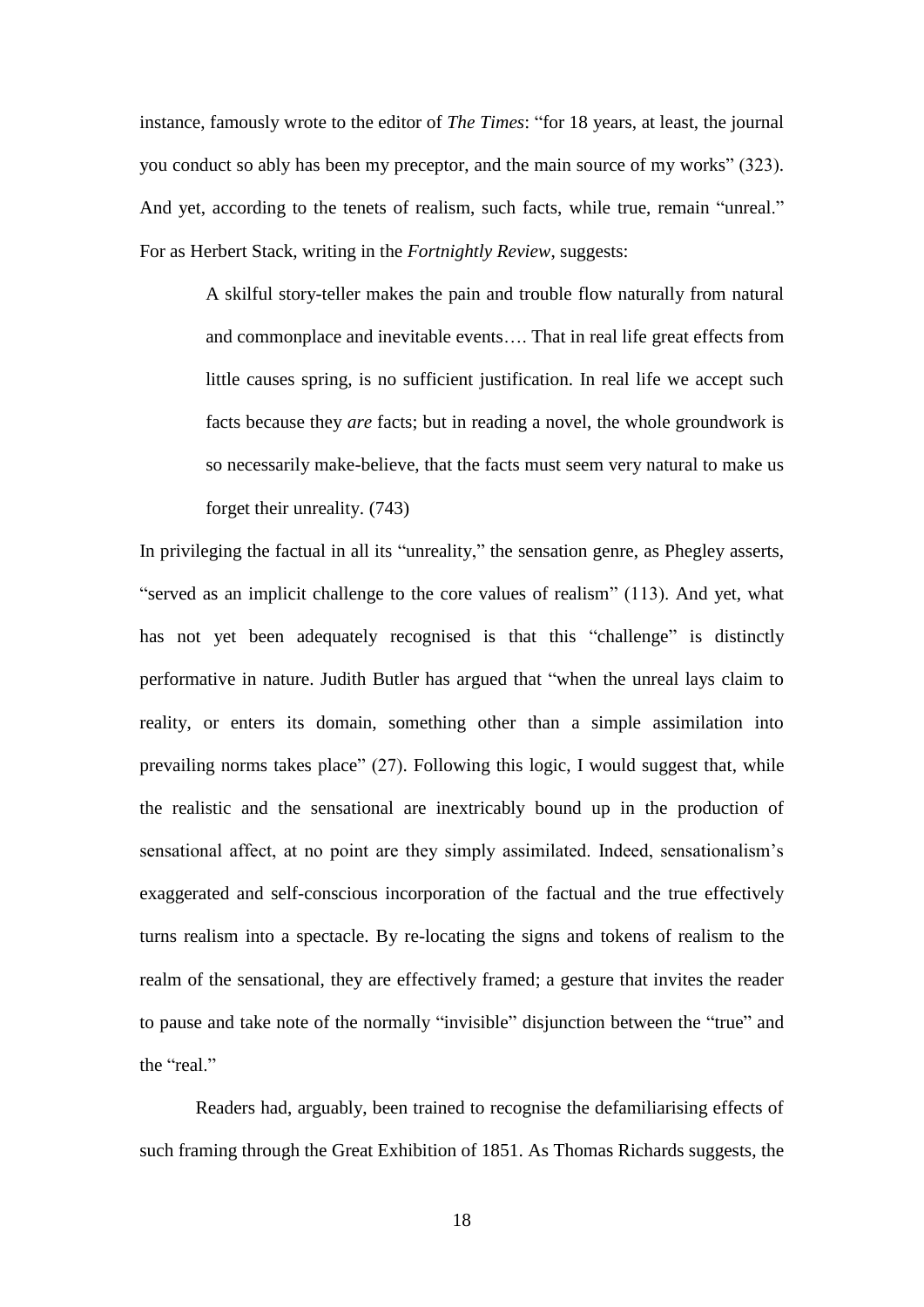Exhibition's system of spectacular representation introduced "a new way of seeing things," one which "exalted the ordinary by means of the extraordinary, the small by means of the large, the real by means of the unreal" (18; 4). Building on Richards' argument, Lynn Voskuil explains that the objects on display "existed solidly as *things* with a manufactured, material presence; yet they were also encased in glass, isolated from both their makers and the viewers who were being trained (by the very arrangement of the Exhibition itself) to consume them merely by looking, not by touching or actually using them. *They thus acquired a certain aura of the fantastic at the same time that they were also recognized as common, useable items*" (76; emphasis added). Turning back to the realm of fiction, Ellen Wood's *St. Martin's Eve* (1866) offers a particularly apposite example of such denaturalisation at work. For those not familiar with the novel, it is worth explaining that it has two distinct sensational climaxes: the revelation of Charlotte St. John's involvement in the death of her young stepson and the reception of the dead in which the body of Adeline de Castella, in all her wedding finery, is, quite literally, "exhibited" (348) and put on "show" (361): "'You—you will pass and look at her: as we look at a picture'" (363).

It is significant that the author insists that this French custom, however inconceivable to her English readers, is firmly based in "fact" (351): "You may look upon its chief incident as a disagreeable fiction; but it was sober fact, truthful reality" (356). Wood, moreover, echoes George Eliot in her promise to "transcribe it for you as exactly and faithfully as I can"  $(356)$ .<sup>11</sup> The impact of the scene that follows arises from the "startling antagonism" between different representational and psychic modes which, while inextricably bound together, cannot be reconciled.

Mr. St. John continued his way, ever and anon catching a glimpse of the rigid form opposite, before which we were all filing.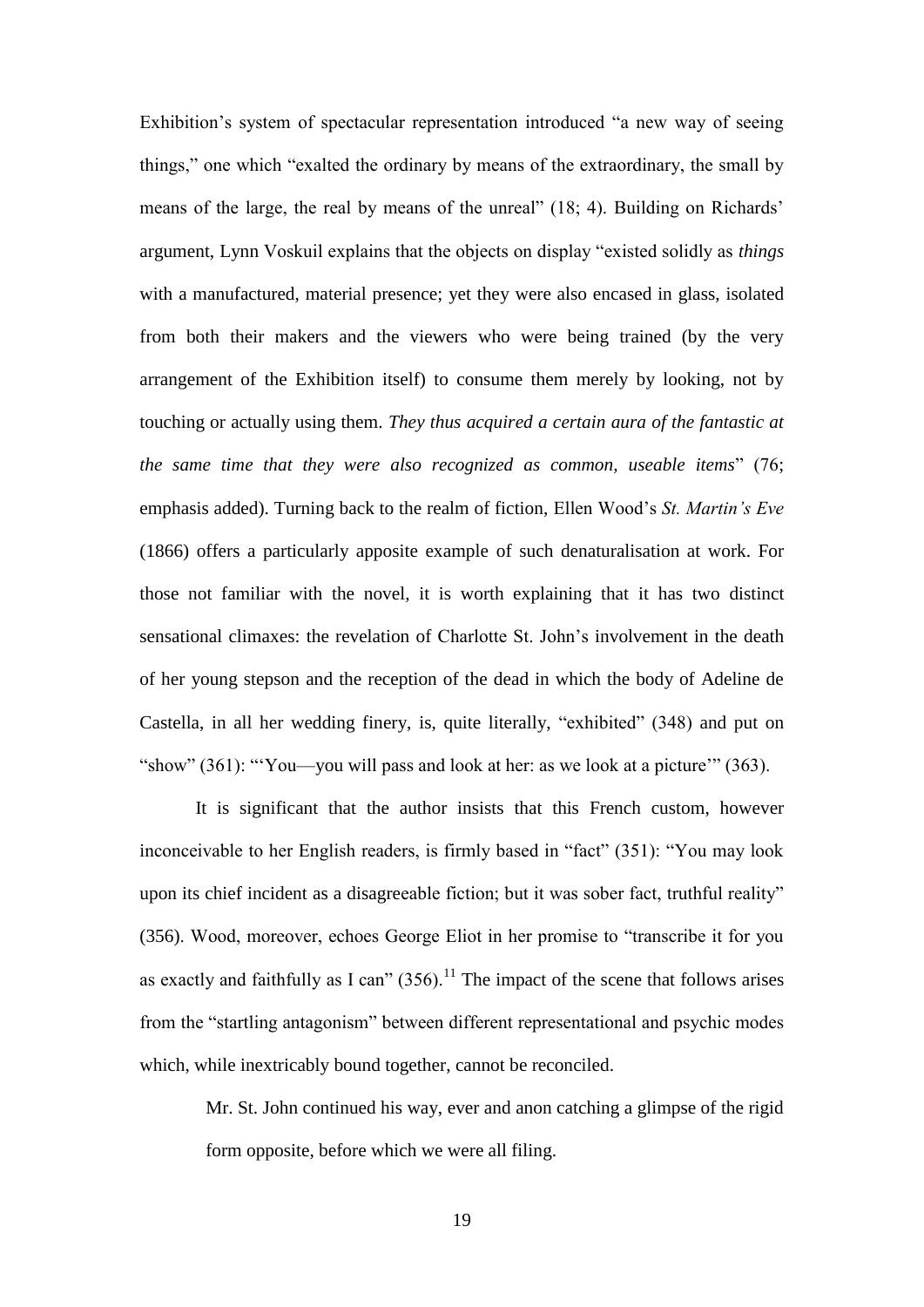"It cannot be Adeline!" he exclaimed involuntarily. "And yet it is like her! Who is it? *What* is it? How strange she looks!" ….

Oh, the rich and flowing robes in which they had decked her! white satin, covered with costly lace; white ribbons, white flowers, everything about her white; the festive attire of a bride adorning the upright dead, and that dead worn and wasted! A narrow band of white satin was passed tightly under the chin, to keep the jaw from falling, but it was partly hidden by the hair and the wreath of flowers, and the veil that floated behind her…. To a stranger entering the room, unsuspecting the truth, as Mr. St. John, she looked like one fearfully ill, fearfully strange: and how was Mr. St. John, who had never heard of the custom, to divine the truth? Did the idea occur to him that Adeline was standing in the very spot where he had first met her, a year before, when the French marigold in his button-hole was accidentally caught by her?...

He went close up, and halted in front of her: Rose by him, shaking from head to foot. Forgetting, probably, what Rose had said, that she would not speak to him, or else obeying the impulse of the moment, he mechanically held out his hand to Adeline: but there was no answering impulse on her part.

He stood rooted to the spot, his eyes running rapidly over her. They glanced down on the flounces of the rich lace dress, they wandered up to her face—it was the first close, full view he had obtained of it. He saw the set, rigid features, the unmistakable stare of the glassy eye; and, with a rushing sensation of sickening awe and terror, the terrible truth burst upon his brain.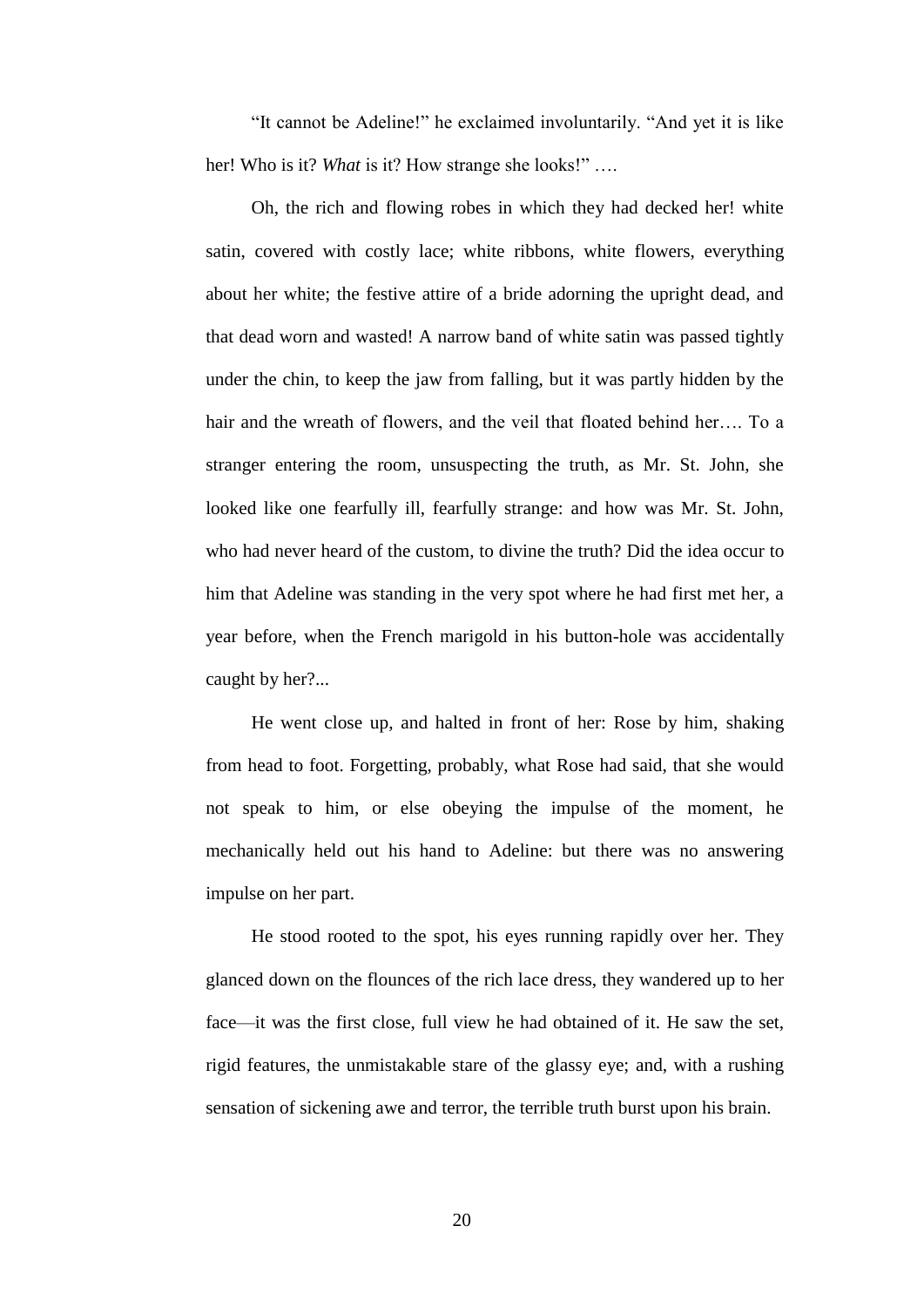That it was not Adeline de Castella, but her CORPSE which stood there. (363-4)

In this scene the reader's attention is divided between the spectacle of the girl's body—a performance that parodies the passivity of proper femininity and the death of autonomous female identity in marriage—and St. John's reaction to this spectacle: both a spectacle in and of itself and a framing device through which the primary performance is viewed. For St. John, as for Walter Hartright, the sensational arises out of the sudden and unexpected contact between two worlds and two bodies—one living and one dead—that should have remained discrete and separate. Its affects, moreover, are similarly instantaneous: "with a rushing sensation of sickening awe and terror, the terrible truth burst upon his brain." Regardless of whether St. John's hand, held out to Adeline, makes contact with her body, this is the moment when the touch of the queer is unleashed, provoking an ontological crisis that throws the known and familiar world into disarray. It is significant, however, that the experience of the reader is somewhat different. Although the scene is focalised through St. John's unsuspecting eyes, the reader's prior knowledge of what is about to occur—together with the overt and exaggerated theatricality of the situation—provides sufficient distance to render the process of denaturalisation visible; to put it, as it were, on display. As St. John maneuvers through the crowd, "ever and anon catching a glimpse of the rigid form opposite," he is both spectator and spectacle. Through this "self-conscious and performative" doubling, the reader is able to anticipate and take note of the precise moment when, "the unreal lay[ing] claim to the real," the rules of realism are thrown into question.

*St. Martin's Eve* thus provides a salient, if extreme, reminder of how sensation fiction, like the touch of Dinshaw's "dissonant hand," has the power to make "people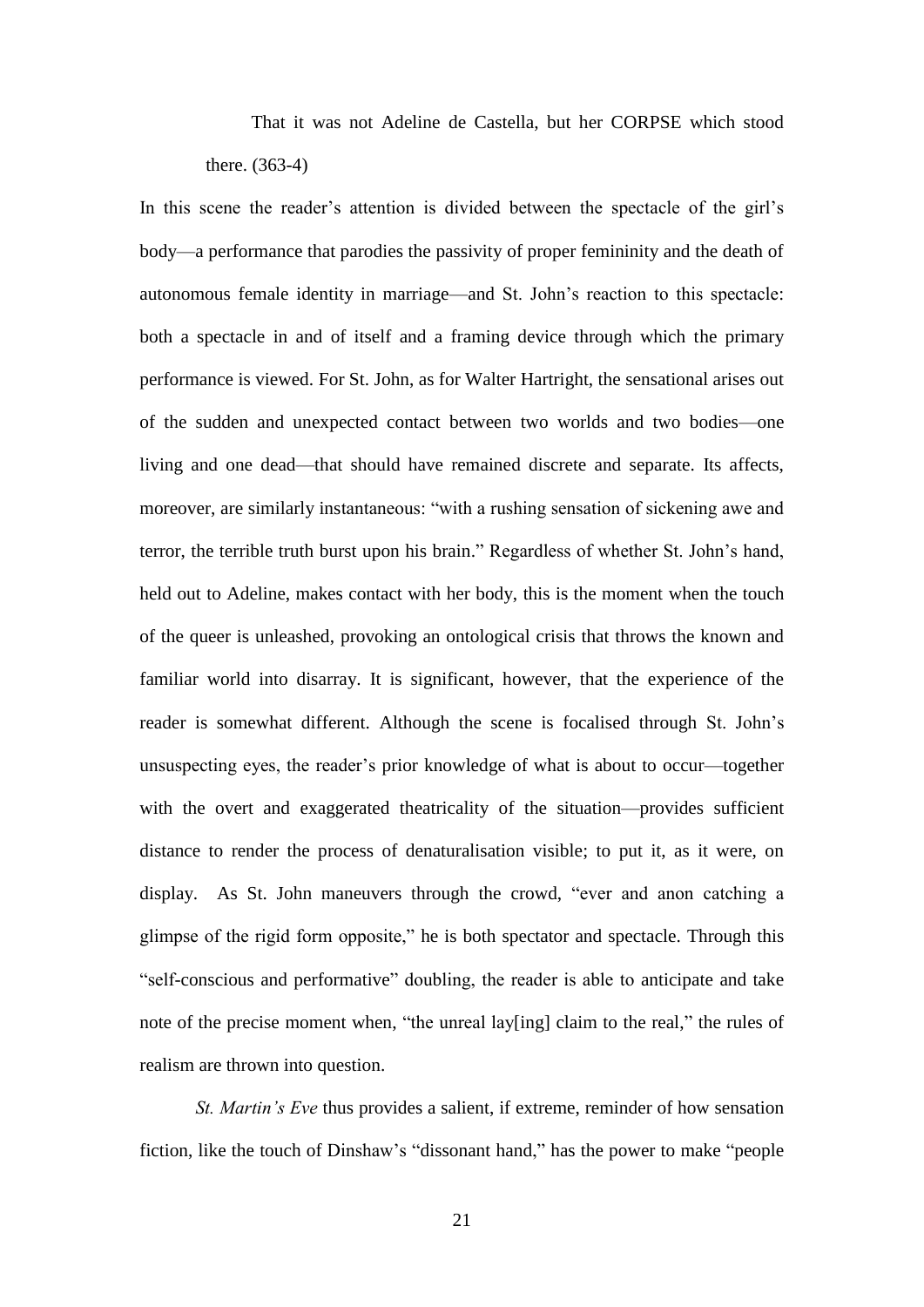stop and look at what they have been taking as natural and [to] provokes an inquiry into the ways that 'natural' has been produced." A form of repetition with a difference, sensationalism's exaggerated realism, what Phegley terms its hyperrealism (26), is effectively a performance in drag: a "copy of a copy [that] puts the category of the original into crisis" (Jenzen 7). Like the bigamous marriages that dominate so many sensational plots, it is—as is Adeline's staged femininity at the reception—a type of repetition as/and difference that reveals the artificiality and constructedness, not simply of the form being imitated but also its values and ideological assumptions.

Consider, as a case in point, the *Saturday Review*'s assessment of Antony Trollope's *The Claverings* (1867). According to the critic, Trollope's popularity stems from his "exceedingly truthful" realism: he "reproduces the world very much in those aspects which it wears in the eyes of most of us." And yet it is almost immediately acknowledged that:

One of the most conspicuous of [Trollope's] characteristics is his strong belief in the general justice of things. He has a wonderful faith in respectability, and he would think ill of himself if he should write anything to make one suppose that iniquity is ever triumphant. This may be another reason why his stories are so pleasant. It is a comfort to believe that our suspicions as to the cruelty and injustice stalking around us are, after all, without foundation. In the *Claverings* this presence of the respectable god of social justice is perhaps more remarkable than in any previous book from the same hand. Everything turns out just as our belief in the general comfort of the universe requires that it should do. (638)

As this passage suggests, the realistic genre was defined as much by its adherence to middle-class ideologies and myths of bourgeois triumph—where "anybody who plays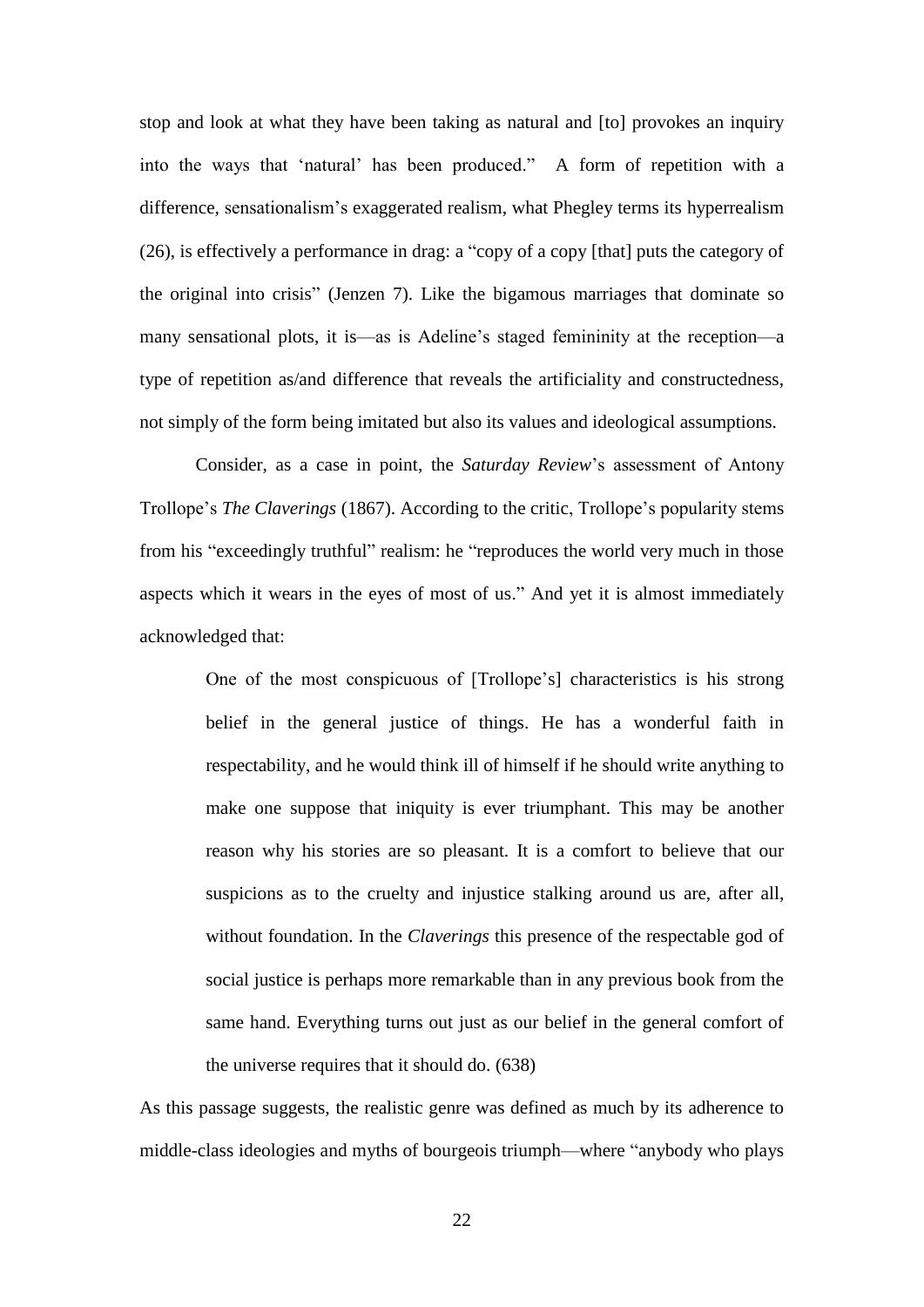his cards as he ought to do can make sure of a competence of cash and a comfortable wife and a thoroughly respectability position before his fellows" (638)—as its verisimilitude. And despite the obvious incompatibility between these two representational principles, the genre's popularity and power stemmed largely from its ability to assimilate the former into the latter and, in so doing, naturalise it. For as Butler suggests, "Having or bearing 'truth' and 'reality' is an enormously powerful prerogative within the social world, one way that power dissimulates as ontology" (27). It is, in this respect, interesting to note the frequency with which realistic novels were described, by their critics, as "homely."<sup>12</sup> This designation arguably refers as much to the feelings of *heimlich* familiarity they evoke as their material environment and subject matter; a familiarity that played a crucial role in establishing middle-class ideologies as hegemonic. Possessing the same destabilising effects of the uncanny, sensation fiction, in contrast, was able to provoke "a crisis of the natural, touching upon everything that one might have thought was 'part of nature': one's own nature, human nature, the nature of reality and the world" (Royle, *Uncanny* 1). Indeed, it is possible that the genre was labelled "unnatural" precisely because it made "the natural" problematic. It uncovered not only the unpalatable secrets hidden within the middle-class home but those lurking within realism itself.

It is, then, little wonder that sensationalism's contemporary critics reacted to its powers of denaturalisation with overt hostility. Constructing the genre as "a pestilence so foul as to poison the very life-blood of our nation" (Murray 935) and a vehicle "calculated to shake that mutual confidence by which societies and, above all, families are held together" ("Recent" 108), a significant number of the reviews betray an otherwise inexplicably exaggerated fear of the dangers, both moral and social, posed by the nation's light reading. Littered with allusions to disease, contamination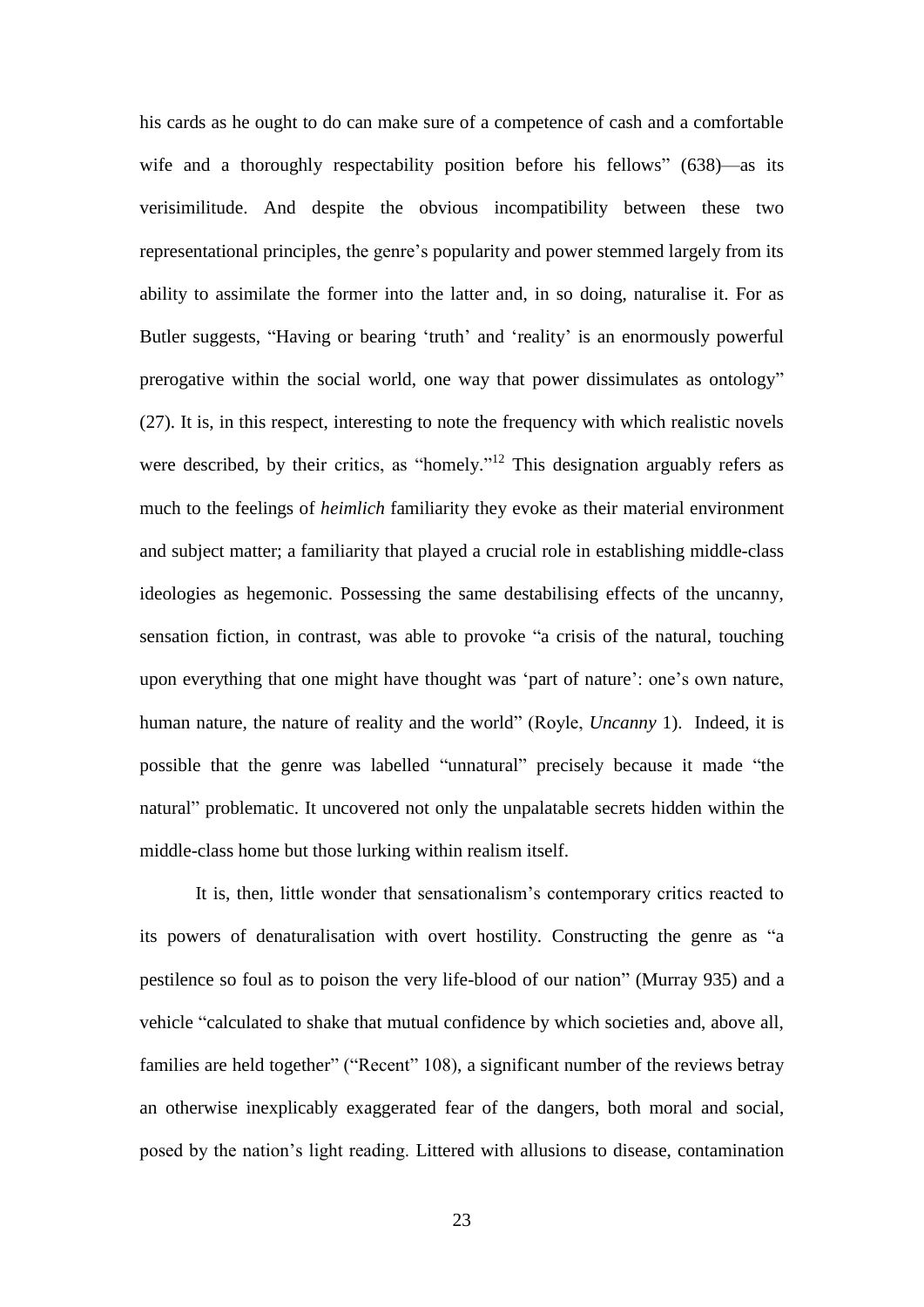and degeneration—the discursive fields that came to dominant the debate—the contemporary reviews appear to recognise that the sensation novel posed a threat not simply to literary standards, but to the bedrock of values that ground the English middle-class subject.

While it would be an exaggeration to claim that sensationalism, in its relationship to realism, has played the role of the misunderstood or neglected partner, it is fair to say that the role of the realistic *within* the sensational has not yet been fully recognised and demands further attention. If genre acts as "a set of reading instructions anterior to the text itself" (Gilbert 59), then sensational affect is produced when two seemingly antithetical sets of instruction—one associated with the realistic and one with the sensational—intersect at particular moments in a text, causing the sensational to be read and experienced, however fleetingly, as real and the real to be experienced, uncannily, as sensational. And yet, while engaged in an inextricable, intimate embrace in the production of this affect, sensationalism's queer touch cannot help but raise questions about the efficacy and trustworthiness of the realist perception upon which it depends. Complex, contradictory and supplemental, the "crazy logic" governing the relationship between the realistic and the sensational suggests that it will continue to demand our attention, while eluding our definitions, for some time to come.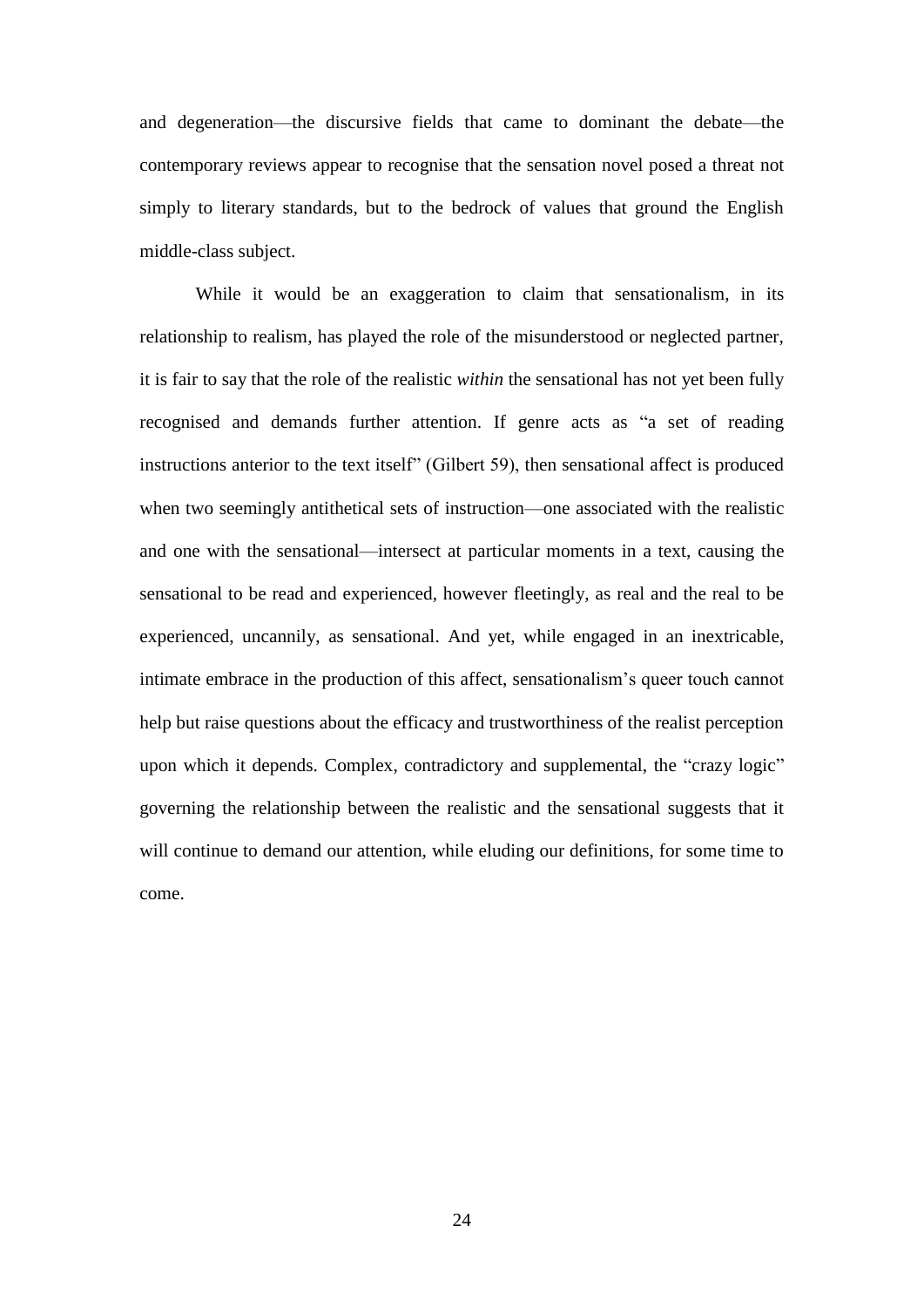#### **Works Cited**

*"Armadale*." Rev. *The Saturday Review* 21 (16 June 1866): 726-7. Print.

- "*Atherstone Priory*." Rev. *Saturday Review* 18 (1 October 1864): 430-1. *British Periodicals*. Web. 11 Jan. 2011.
- Austin, Alfred. "Our Novels: the Sensational School." *Temple Bar* 29 (1870): 410-24. Print.
- Bernstein, Susan David. "Dirty Reading: Sensation Fiction, Women and Primitivism." *Criticism* 36.2 (1994): 213-41. Print.
- Braddon, Mary Elizabeth. *The Doctor's Wife*. 1864. Ed. Lyn Pykett. Oxford: Oxford UP, 1998. Print.
- ---. *Lady Audley's Secret*. 1862. Ed. Natalie Houston. Peterborough, Ont.: Broadview P, 2003. Print.
- Brantlinger, Patrick. *The Reading Lesson: The Threat of Mass Literacy in Nineteenth-Century British Fiction*. Bloomington and Indianapolis: Indiana UP, 1998. Print.
- Butler, Judith. *Undoing Gender*. London: Routledge 2004. Print.
- C.W. "A Day in a Telegraph Office." *Belgravia: a London Magazine* (September 1869): 314-18. *British Periodicals*. Web. 13 June 2011.
- Cixous, Hélène. "Fiction and Its Phantoms: A Reading of Freud's *Das Unheimlich* (The 'Uncanny')." Trans. Robert Dennomé. *New Literary History* 7.3 (1976): 525-48. Print.
- "*The Claverings*." Rev. *The Saturday Review* 23 (18 May 1867): 638-9. *British Periodicals*. Web. 11 Jan. 2011.
- Collins, Wilkie. *The Woman in White*. 1860. Ed. Maria Bachman and Donald Cox. Peterborough, Ont: Broadview P, 2006. Print.
- "The Cotton Lord." Rev. *London Review* (17 May 1862): 464-5. *British Periodicals*. Web. 11 Jan. 2011.
- Cvetkovich, Ann. *Mixed Feelings: Feminism, Mass Culture and Victorian Sensationalism*. New Brunswick, NJ: Rutgers UP, 1992. Print.
- Daly, Nicholas. *Literature, Technology, and Modernity, 1860-2000*. Cambridge: Cambridge UP, 2004. Print.
- Derrida, Jacques. *Of Grammatology*. 1967. Trans. Gayatri Chakravorty Spivak. Baltimore and London: John Hopkins UP, 1976. Print.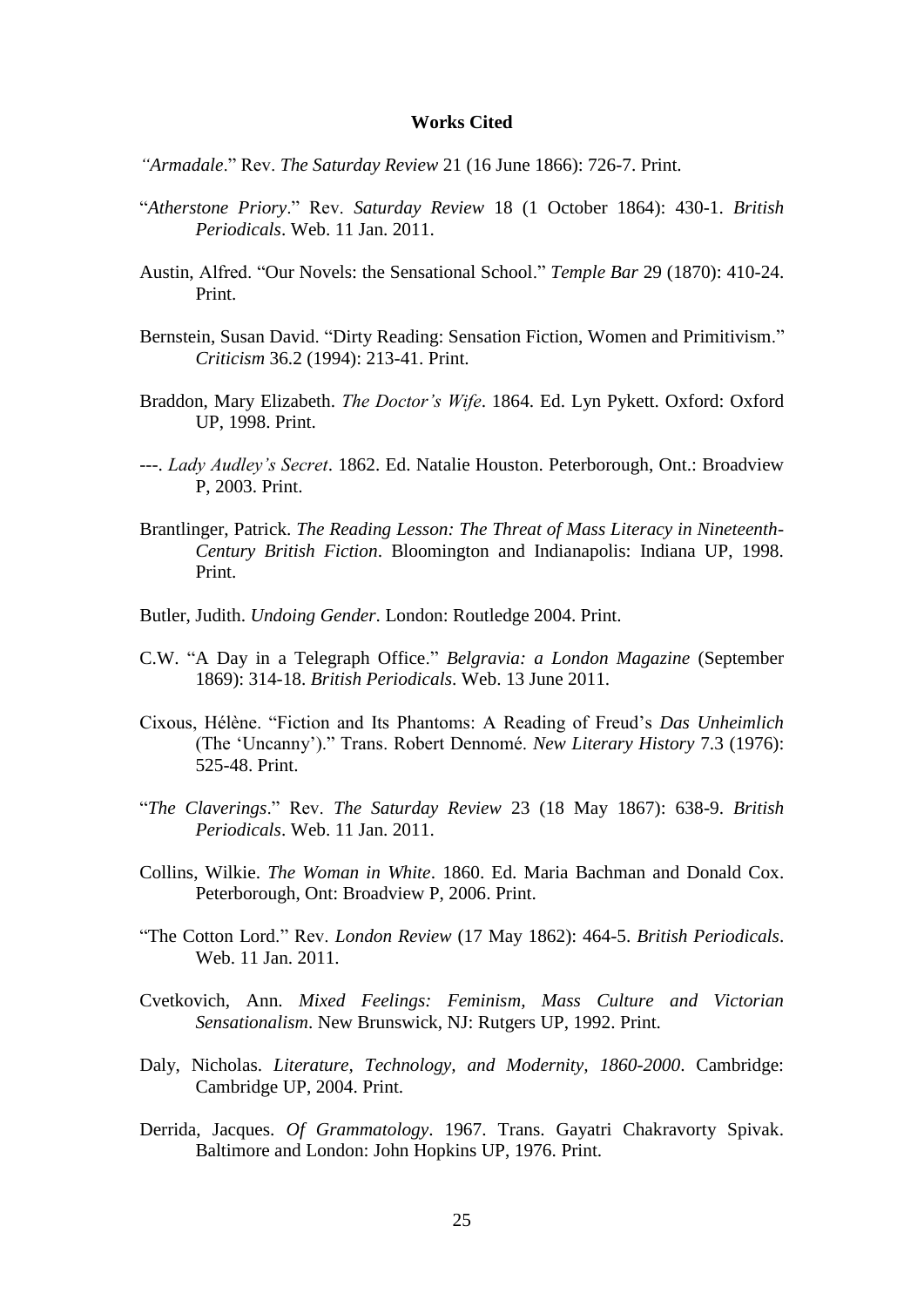- Dinshaw, Carolyn. "Chaucer's Queer Touches/A Queer Touches Chaucer." *Exemplaria* 7.1 (1995): 75-92. Print.
- Eliot George. 1859. *Adam Bede*. Ed Stephen Gill. London: Penguin, 1985. Print.
- '"Esmond' and 'Basil.'" Rev. *Bentley's Miscellany* 32 (July 1852): 576-86. *British Periodicals*. Web. 08 Oct. 2010.
- "For the King." Rev. *The British Quarterly Review* 56 (July 1872): 255. *British Periodicals*. Web. 11 Jan. 2011.
- Forman, Ross G. "Queer Sensation." *A Companion to Sensation Fiction*. Ed. Pamela K. Gilbert. Chichester: Wiley-Blackwell, 2011. 414-29. Print.
- Freud, Sigmund. "The 'Uncanny.'" Trans. James Strachey. The Penguin Freud Library. Ed. Albert Dickson. Vol 1. *Art and Literature*. London: Penguin, 1990. 335-76. Print.
- Garrison, Laurie. *Science, Sexuality and Sensation Novels*. Basingstoke: Palgrave Macmillan, 2011. Print.
- Gilbert, Pamela. *Disease, Desire and the Body in Victorian Women's Popular Novels*. Cambridge: Cambridge UP, 1997. Print.
- Halperin, David. *Saint Foucault: Towards a Gay Hagiography*. New York: Oxford UP, 1995. Print.
- Hughes, Winifred. *The Maniac in the Cellar: Sensation Novels of the 1860s*. 1980. Ann Arbor, MI: UMI Books on Demand, 2006. Print.
- Hunt, Frederick Hunt. "Wings of Wire." *Household Words* 7 December 1850: 241-5. Print.
- "An Irish Poet and Novelist." *Temple Bar* 50 (August 1877): 504-17. 11 Jan. 2011. Print.
- James, Henry. "Miss Braddon." Rev. of *Aurora Floyd*. *The Nation* 1.19 (November 1865): 593-4. Print.
- Jenzen, Olu. 'The Queer Uncanny', *eSharp* 9 (Spring 2007): 1-16. Web. 07 June 2011.

"Jezebel's Daughter." Rev. *Spectator* 53 (15 May 1880): 627-8. Print.

- "*Loyal and Lawless*." Rev. *The Saturday Review* 49 (13 March 1880): 355-6. *British Periodicals*. Web. 11 Jan. 2011.
- *"Lord Oakburn's Daughters*." Rev. *Saturday Review* (15 October 1864): 488-9. British Periodicals. Web. 07 July 2011.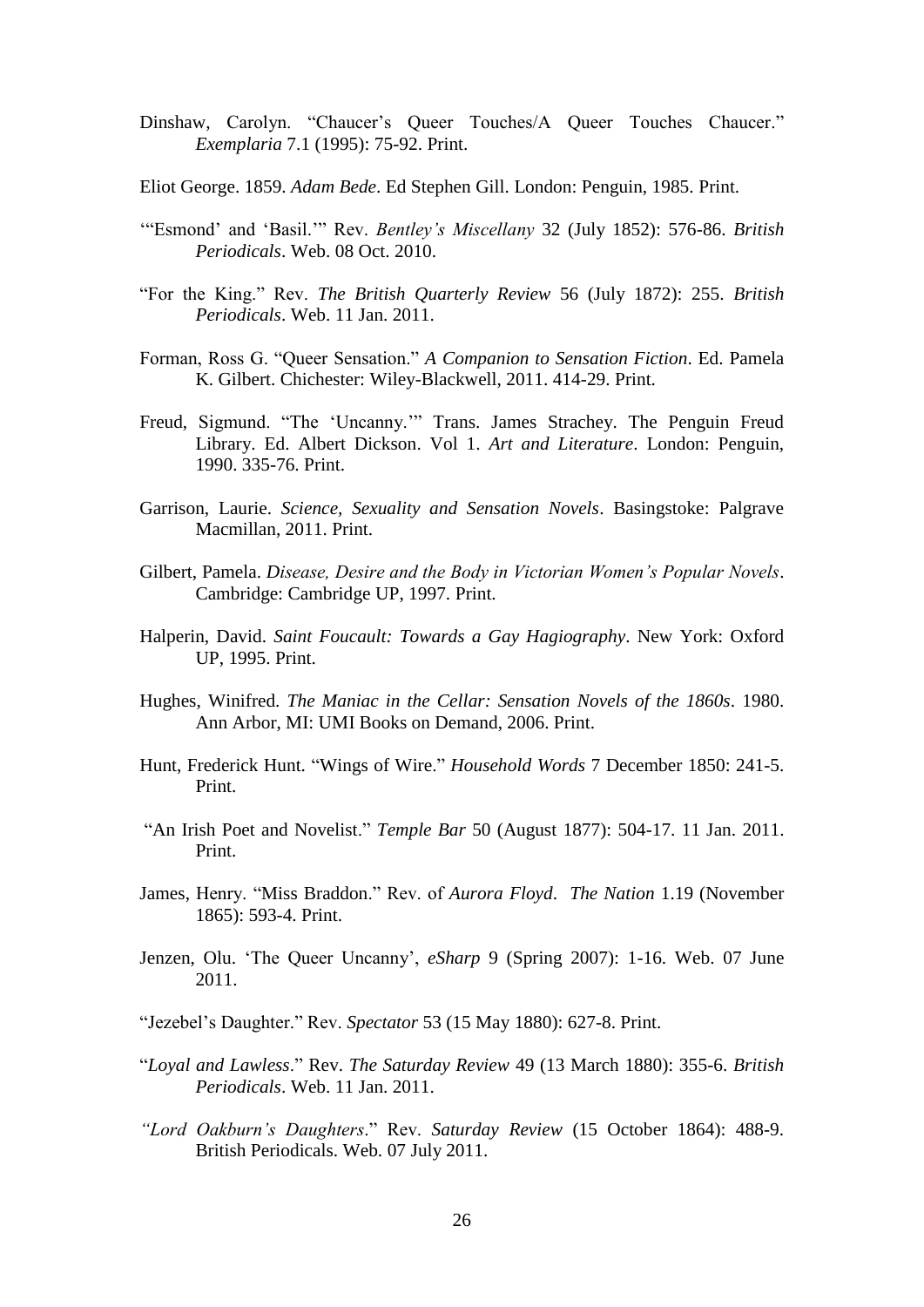- Mangham, Andrew. "'What Could I Do?': Nineteenth-Century Psychology and the Horrors of Masculinity in *The Woman in White*." *Victorian Sensations: Essays on a Scandalous Genre*. Ed. Kimberly Harrison and Richard Fantana. Columbus, OH: Ohio State UP, 2006. 115-25. Print.
- Mansel, Henry L. "Sensation Novels." *Quarterly Review* 113 (April 1863): 481-514. Print.
- Menke, Richard. *Telegraphic Realism: Victorian Fiction and Other Information Systems*. Stanford CA: Stanford UP, 2008. Print.
- Miller, D.A. *The Novel and the Police*. Berkeley and Los Angeles, CA: U of California P, 1988. Print.
- "Miss Braddon's Novels." *Dublin University Magazine* 75 (April 1870): 436-45 (437). Web. 12 Jan. 2011.
- Murray, Vincent E.H. "Ouida's Novels." *The Contemporary Review* 22 (1878): 921- 35. Print.
- Nemesvari, Richard "'Judged by a Purely Literary Standard': Sensation Fiction, Horizons of Expectation and the Generic Construction of Victorian Realism." *Victorian Sensations: Essays on a Scandalous Genre*. Ed. Kimberly Harrison and Richard Fantina. Columbus, OH: Ohio State UP, 2006. 15-28. Print.
- "New Books." Rev. of *The Crime of Maunsell Grange*. *Birmingham Daily Post* 7 July 1893: 3. *19th Century British Library Newspapers*. Web. 11 Jan. 2011.
- "New Novels." Rev. of *The Master of St. Benedict's*. *Academy* (1 April 1893): 281-2. *British Periodicals*. Web. 11 Jan. 2011.
- "Notices of Books." Rev. of *Linked Lives*. *Dublin Review* (July 1876): 273-5. *British Periodicals*. Web. 11 Jan. 2011.
- Oliphant, Margaret. "Sensation Novels." *Blackwood's Edinburgh Magazine* 91 (May 1862): 564-84. Print.
- "Our Female Sensation Novelists." *The Christian Remembrancer* 46 (July 1864): 209-36. Print.
- Palmer, Beth. *Women's Authorship and Editorship in Victorian Culture: Sensational Strategies*. Oxford: Oxford UP, 2011. Print.
- Phegley, Jennifer. *Educating the Proper Woman Reader: Victorian Family Literary Magazines and the Cultural Health of the Nation*. Columbus OH: Ohio State University Press, 2004. Print.
- Pykett, Lyn. *The Sensation Novel: from* The Woman in White *to* The Moonstone. London: Northcote House, 1994. Print.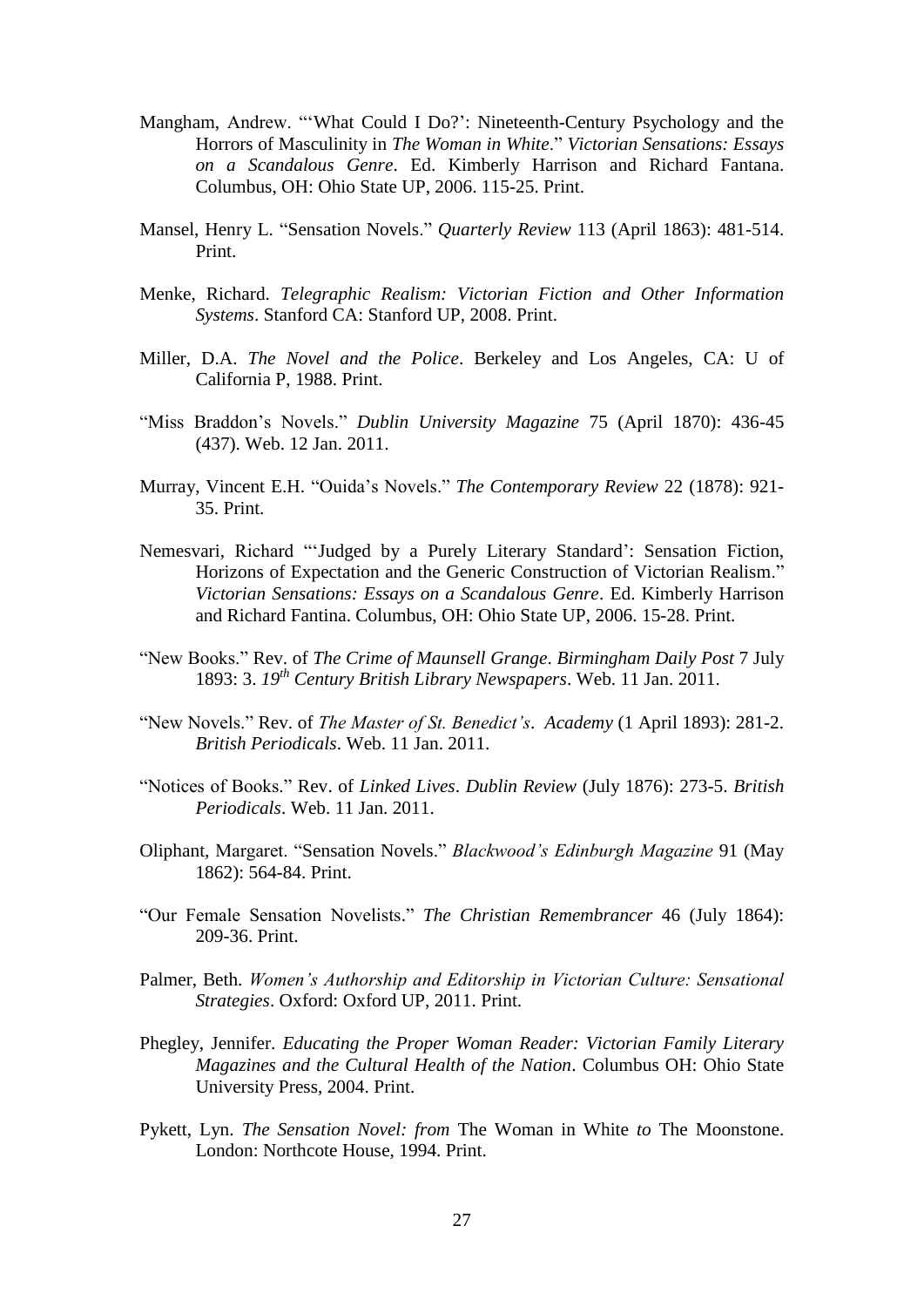- "queer, adj.1". OED Online. March 2013. Oxford University Press. 22 March 2013 <http://www.oed.com/view/Entry/156236?rskey=x8VjtY&result=2>.
- "queer, v.2". OED Online. March 2013. Oxford University Press. 22 March 2013 <http://www.oed.com/view/Entry/156238?rskey=TTwV1M&result=5&isAdv anced=false>.
- *A Queer Race*. Advertisement. *Athenaeum* 3133 (12 November 1887): 656. *British Periodicals*. Web. 11 Jan. 2011.
- "*Rachel Ray*: a Novel." Rev. *Athenaeum* 1877 (17 October 1853): 492-4. *British Periodicals*. 11 Jan. 2011.
- Rae, W. Fraser. "Sensation Novels: Miss Braddon." *North British Review* 43 (September 1865): 180-204. Print.
- Reade, Charles. "Facts Must be Faced." *Readiana: Comments on Current Events*. By Reade. London: Chatto and Windus, 1883. 322-5. Print.
- "Recent Novels: their Moral and Religious Training." *London Quarterly Review* 27 (October 1866): 100-24. Print.
- Richards, Thomas. *Commodity Culture of Victorian England: Advertising and Spectacle, 1851-1914*. Stanford: Stanford UP, 1990. Print.
- "The Romance of the Wreck Returns." *The Pall Mall Gazette* 7 November 1871: 11. *19th Century British Library Newspapers*. Web. 11 Jan. 2011.
- Royle, Nicholas. *Jacques Derrida*. London: Routledge, 1993.
- ---. *The Uncanny*. Manchester: Manchester UP, 2003.
- Shand, Alexander Innes. "Contemporary Literature. IV. Novelists." *Blackwood's Edinburgh Magazine* 125 (March 1879): 322-44. Print.
- "*The Spanish Gipsy*." Rev. *Saturday Review* 26 (4 July 1868): 21-23. *British Periodicals*. Web. 11 Jan. 2011.
- Stack, J. Herbert. "Some Recent English Novels." *Fortnightly Review* 9 (June 1871): 731-46. Print.
- Talairach-Vielmas, Laurence. *Moulding the Female Body in Victorian Fairy Tales and Sensation Novels*. Aldershot: Ashgate, 2007. Print.
- Voskuil, Lynn M. *Acting Naturally: Victorian Theatricality and Authenticity*. Charlottesville and London: U of Virginia P, 2004. Print.

Wood, Ellen. *East Lynne*. 1861. Ed. Elizabeth Jay. Oxford: Oxford UP, 2005. Print.

---. *St. Martin's Eve*. 1866. London: Macmillan and Co., 1907. Print.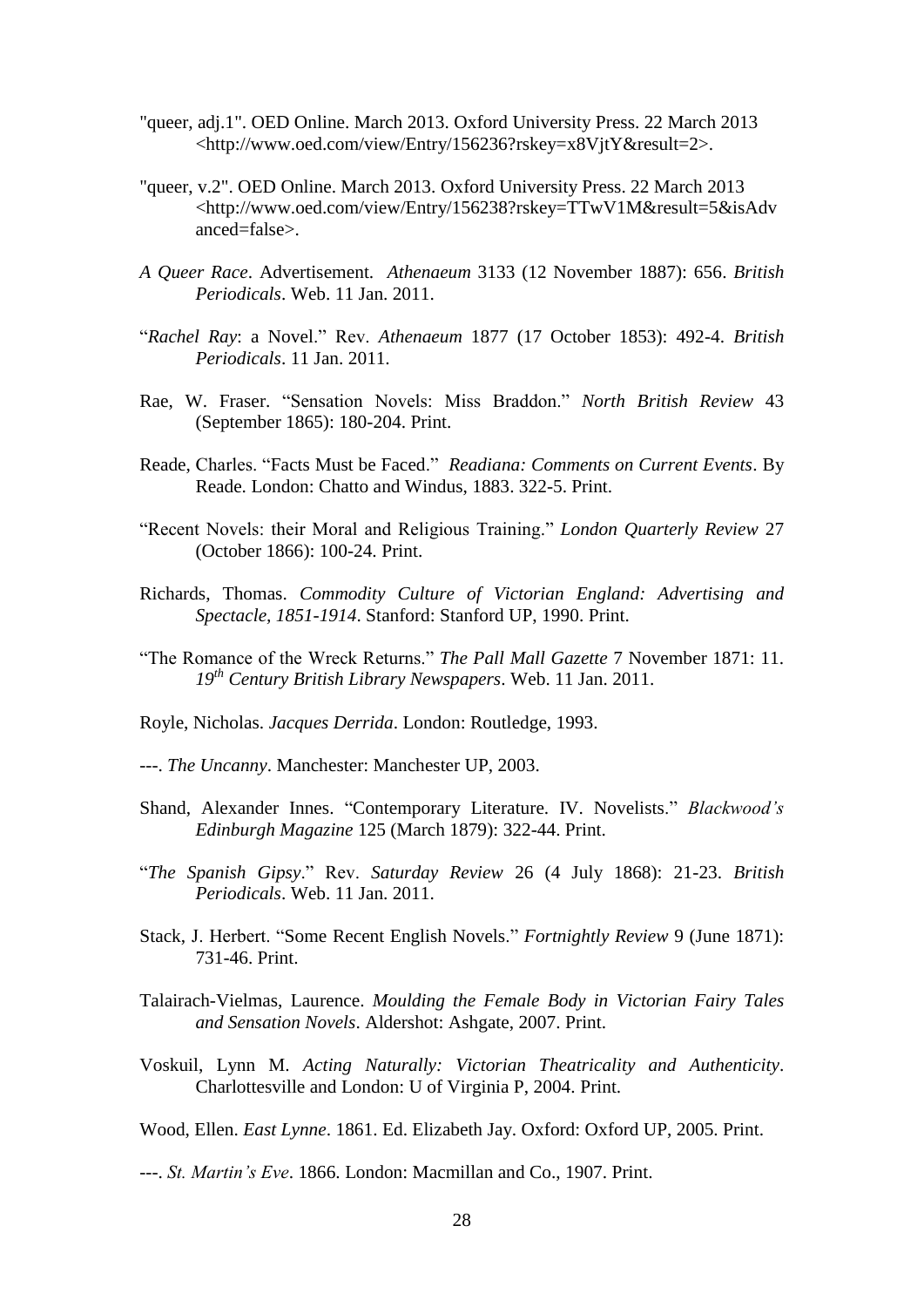#### Wynne, Deborah. *The Sensation Novel and the Victorian Family Magazine*. Basingstoke: Palgrave, 2001. Print.

Yates, Edmund. *Land at Last*. New York: Harper & Brothers, Publishers, 1866. Print.

<u>.</u>

<sup>3</sup> Given that Collins's novel is still widely accepted as the "first" sensation novel (see Oliphant 565), my choice of exemplar is hardly arbitrary. It is, however, important to recognise that my interest lies, not in the interaction of the realistic and the sensational in this or any other single sensation novel but, rather, in how these two supposedly antithetical impulses interact to produce sensational affect more generally. As my supplemental examples suggest, this is a defining feature of the genre as a whole. 4 In *Acting Naturally: Victorian Theatricality and Authenticity*, Lynn Voskuil argues that the somatic impact of sensation drama depends upon the interaction of the real and the spectacular. "What most astonished audiences," she claims, "was neither the sheer showiness of such stage effects nor the increasingly sophisticated technology that made them possible. Instead, playgoers were amazed because sensation scenes seemed so *real*" (62). "Sensation theatre, in fact, depended for its effects precisely upon this blend of seeming authenticity with an awareness of theatricality" (70). My reading of the relationship between realism and sensationalism has, inevitably, been influenced by Voskuil's work.

<sup>5</sup> As Miller argues: "The novel's 'primal scene,' which it obsessively repeats and remembers ('Anne Catherick again!') as though this were the trauma it needed to work through, rehearses the "origins" of male nervousness in female contagion—*strictly, in the woman's touch*" (152; emphasis added). <sup>6</sup> See, for example, Cvetkovich 71-96 and Mangham.

 $^7$  Accordingly to the Rev. Henry L. Mansel, one of the most influential of the genre's early critics, "proximity is, indeed, one great element of sensation" (488). This is confirmed by Alfred Austin, in one of the first serious attempts to define the genre: "Suffice it to say, that proximity of time is deemed indispensible to the effect they are intended to create" (412).

<sup>8</sup> In much the same way, the secret of Percival's illegitimacy is revealed neither by the original marriage register at Old Welmingham nor by its copy, but only by the difference between them.

<sup>&</sup>lt;sup>1</sup> For an obvious example, see Rae.

<sup>2</sup> See "For the King"; "*A Queer Race*"; "*Loyal and Lawless*" 356; "New Novels" 282; "The Romance of the Wreck Returns"; "Notices of Books" 273; and "New Books."